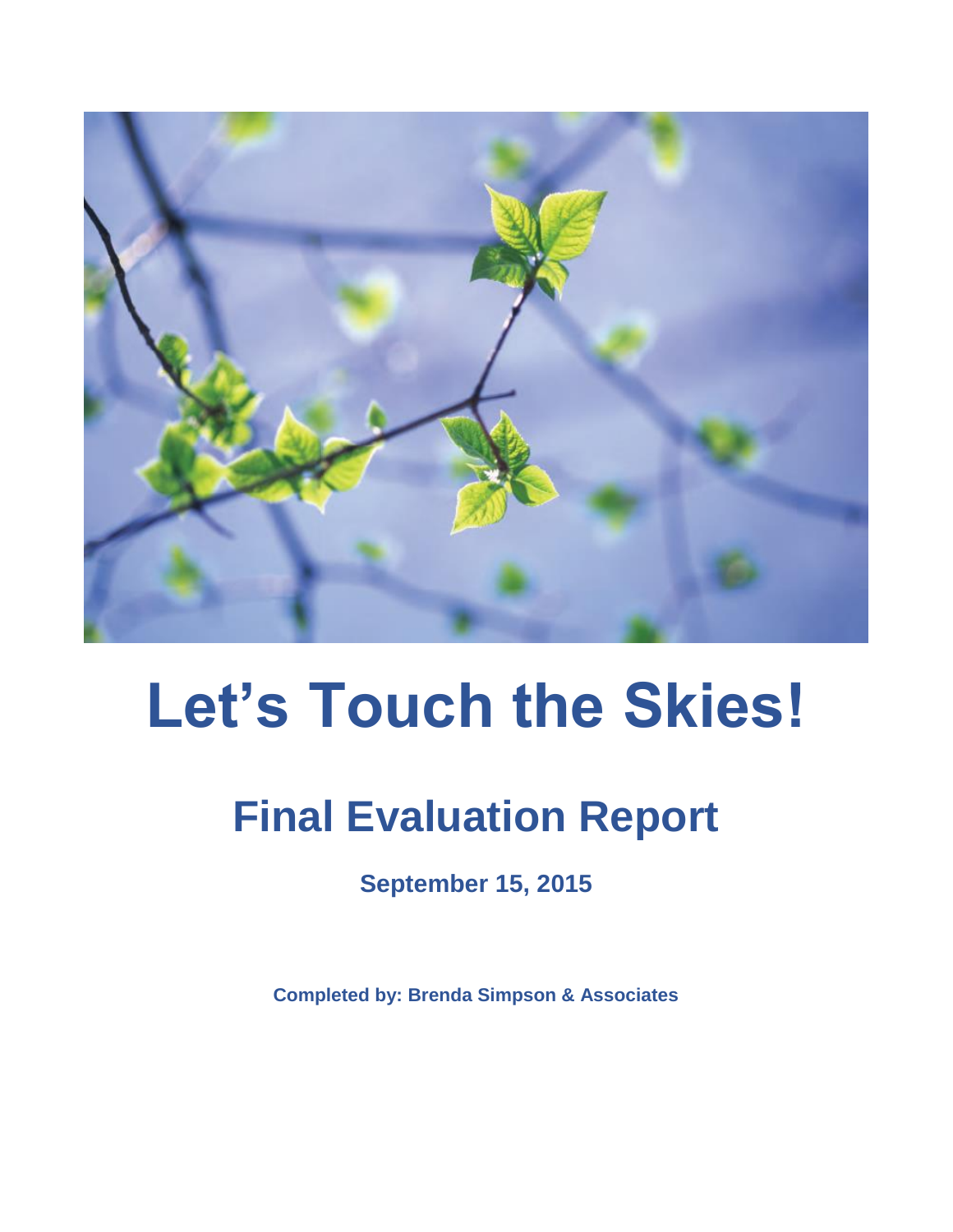# Contents

# Table of Figures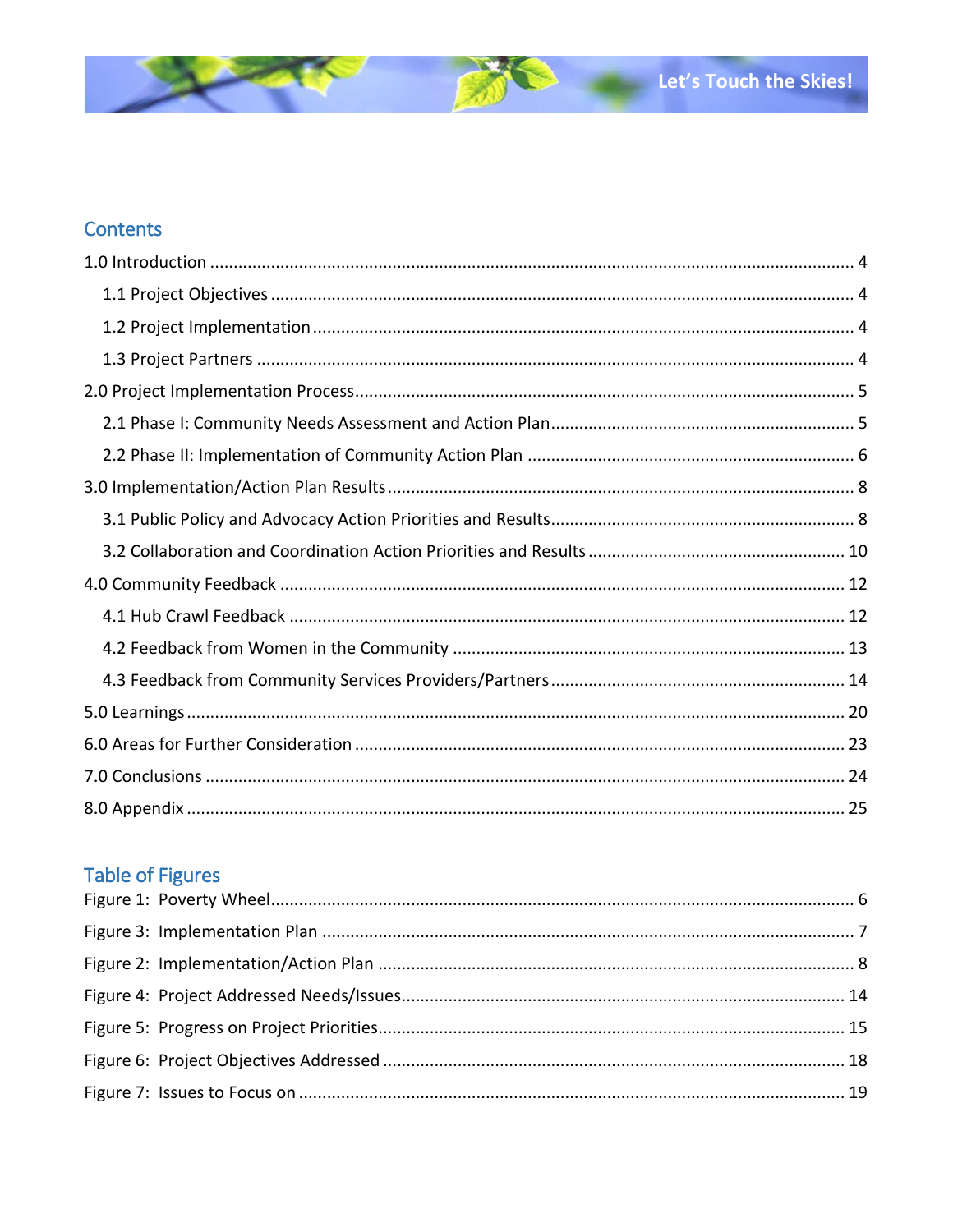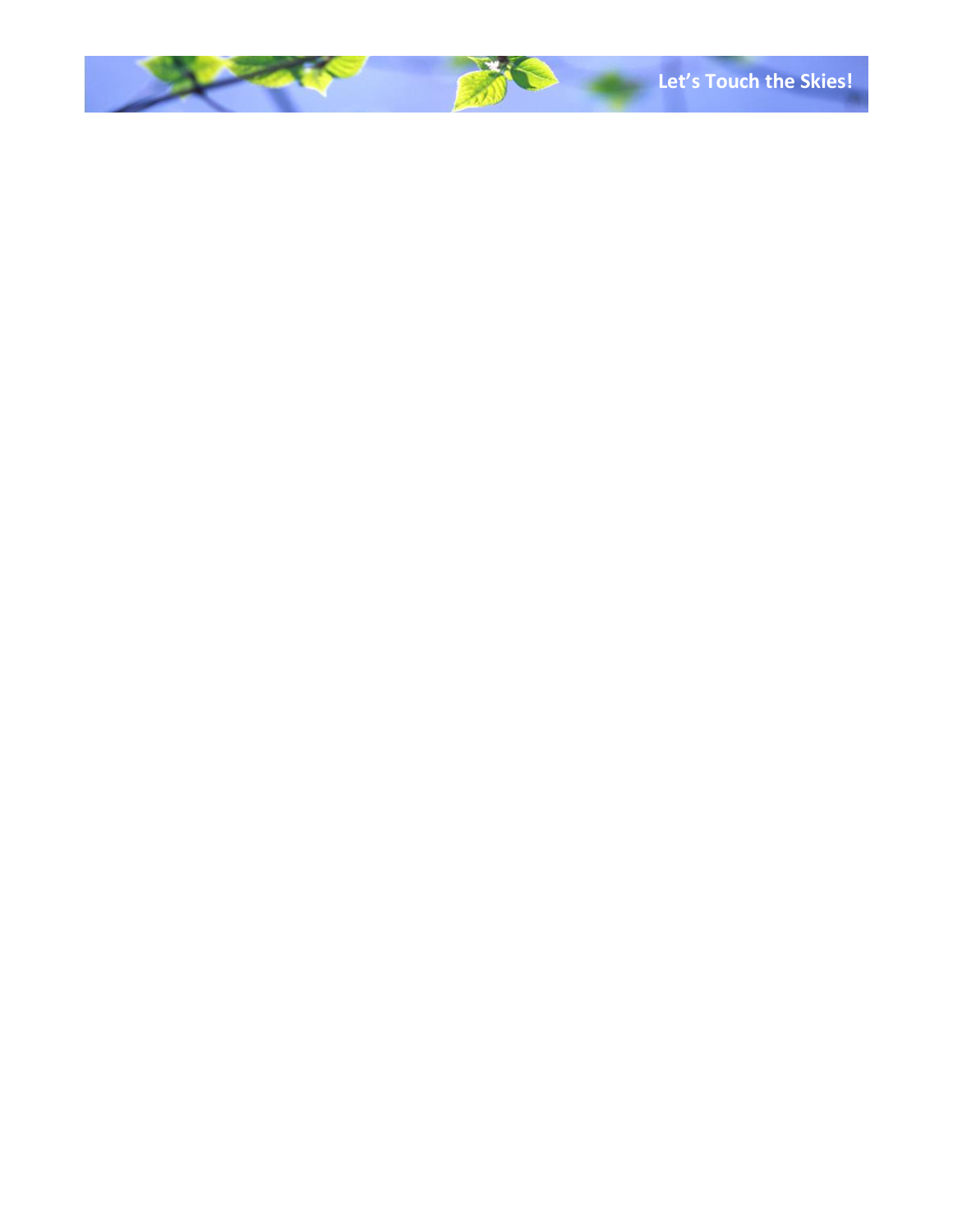# <span id="page-3-0"></span>**1.0 Introduction**

In 2013, the Cochrane Society for Housing Options (CSHO) received funds from the Status of Women Canada to undertake a community planning initiative to address women's economic security in the rural and small urban communities of Western Rocky View and Cochrane. The goal of the project was to "empower women to achieve financial security and emotional and physical wellness through the implementation of broad based community supports and resources."

#### <span id="page-3-1"></span>**1.1 Project Objectives**

- To complete a Community Plan for women's needs
- To develop and implement programming specific to the needs of women identified in the Community Plan
- To complete a Gender Based Analysis (GBA)

#### <span id="page-3-2"></span>**1.2 Project Implementation**

General project implementation plans were laid out as follows:

- Engage the community and establish relationships that encourage the inclusion of local women and local agencies serving women. Conducting appropriate gender based analysis, focus groups to identify priorities, potential strategies for women to improve economic security
- Develop the Community Plan
- Implement the Community Plan through a collective effort with community partners
	- o Increase the community knowledge and awareness of women's' issues
	- $\circ$  Work with community partners to build capacity and sustainable programs and services for women

#### <span id="page-3-3"></span>**1.3 Project Partners**

The following community partners played an active role on the Steering Committee and/or project working groups.

Town of Cochrane

 Cochrane Family and Community Support Services Western Rocky View Community Resource Centre Economic Development Cochrane Society for Housing Options Cochrane Community Health Centre Cochrane Mental Health & Addictions Homecare

Urgent Care

Rocky View School Division

RVS Community Learning

RVS Adult Learning

Bow Valley College

Boys and Girls Club of Cochrane & Area

Calgary Catholic Immigrant Society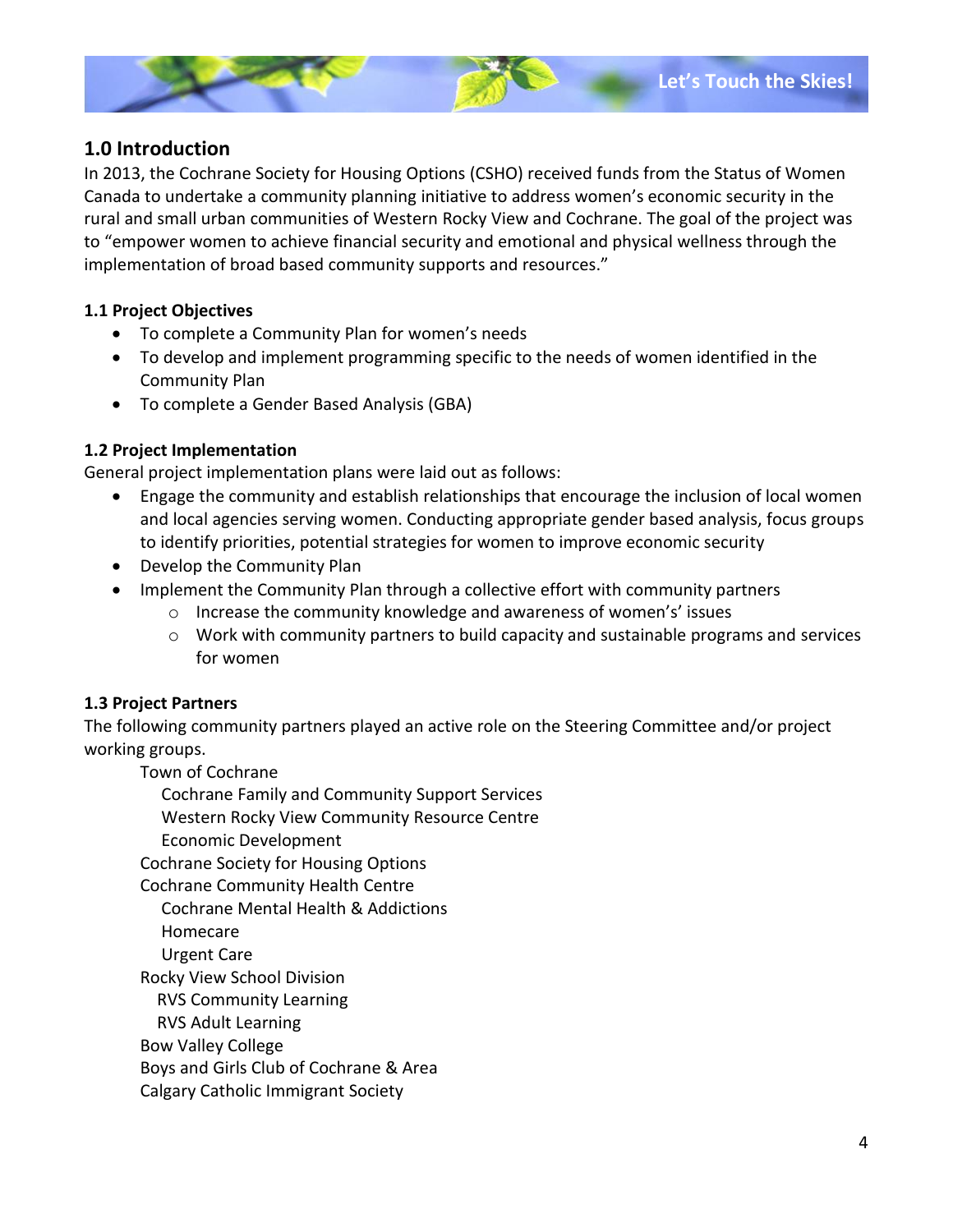Helping Hands Society RCMP Cochrane Alliance Church Seniors on the Bow Calgary Foothills Primary Care Network

# <span id="page-4-0"></span>**2.0 Project Implementation Process**

The project was named "Let's Touch the Skies" (LTTS) and was divided into two distinct phases.

Phase I: Community Needs Assessment and Action Plan – Dec. 2012 to March 2014 Phase II: Implementation of the Community Action Plan – April 2014 to August 2015

#### <span id="page-4-1"></span>**2.1 Phase I: Community Needs Assessment and Action Plan**

In the first phase, a project coordinator was hired to conduct a community needs assessment based on a gender analysis lens and facilitated in a way that would engage community members in the process. Using Gender Based Analysis (GBA) research, the community needs assessment was conducted through a series of extensive interviews, focus groups and surveys in a broad community consultation process, complemented by a review of research and government statistics. The community needs assessment found that income discrepancies and economic disadvantages for women could be attributed to a number of specific barriers including: non-standard employment, level of education, financial literacy, affordable housing, child care, family breakdown, domestic violence, mental and physical health, transportation and lack of coordinated support services. Based on the research conducted for the GBA, specific recommendations to mitigate some of the barriers were identified and prioritized in a Community Action Plan.

The Community Needs Assessment and Action Planning was summarized in the "Let's Touch the Skies" report which was widely distributed and presented to Cochrane Town Council, Rocky View County Council; the local MLA and to service providers in the fall of 2013. The Let's Touch the Skies report was well received by the community. A "poverty wheel" graphic developed to help the community understand the factors contributing to poverty was found to be very helpful. People could envision themselves attached to specific priority areas.

Community engagement in Phase I was so strong that a number of people interested in specific priority areas spontaneously took the lead to establish a number of working groups. Some of these working groups moved into action even before a formal Steering Committee had been established. In some cases working groups were furthering work and initiatives that had already been started within the community but now the work was more collaborative and aligned with the broader LTTS community action plan.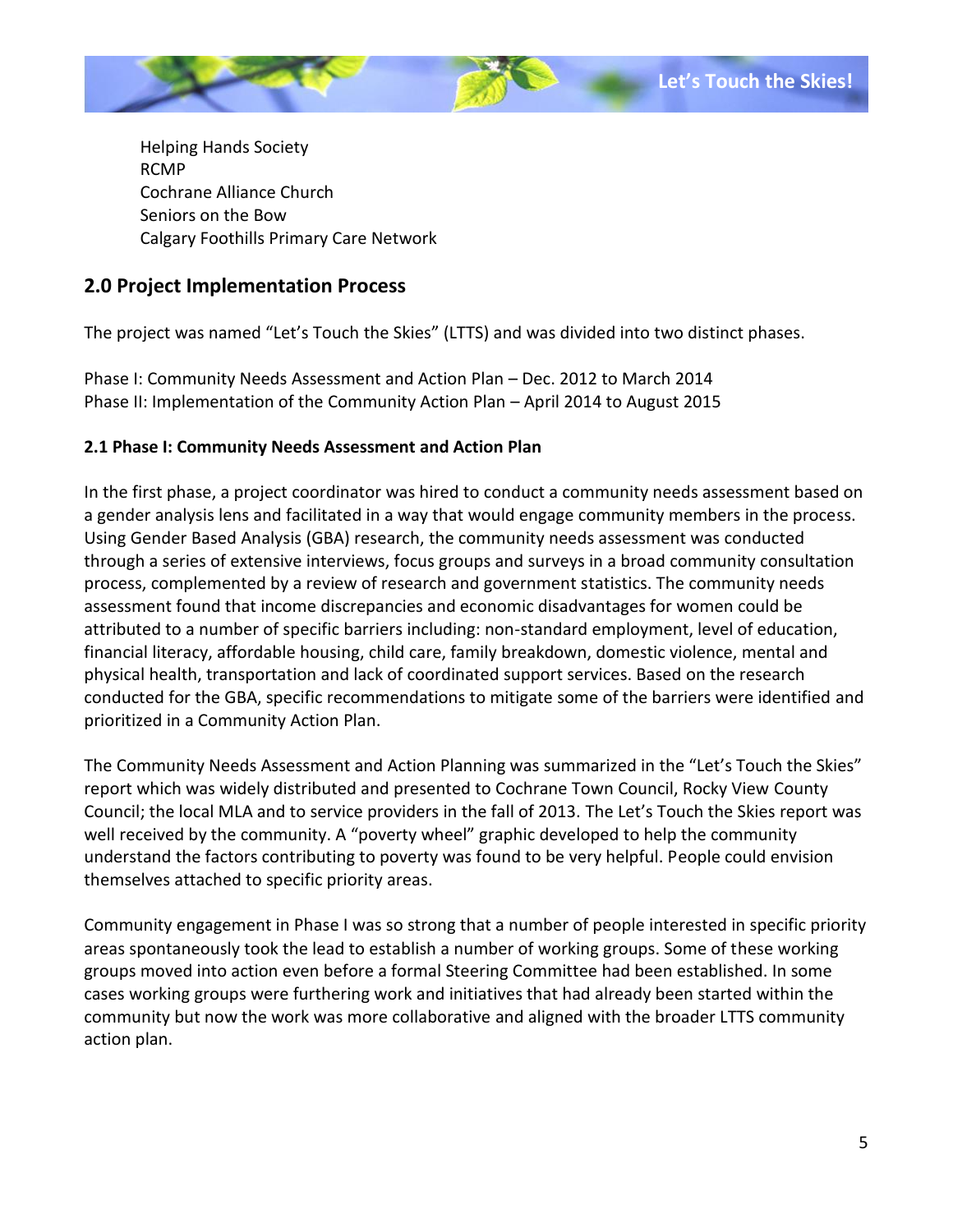

#### <span id="page-5-1"></span><span id="page-5-0"></span>**2.2 Phase II: Implementation of Community Action Plan**

As the project moved into Phase II, a Steering Committee was established to monitor and guide implementation. The Steering Committee was made up of broad representation of community service providers and a citizen representative from the community to ensure a direct voice for vulnerable women. Specific action priorities were developed with progress indicators and timelines, and an evaluation plan was established. (see plan in Appendix A)

As described in Phase I, a number of Working Groups were already active. The Project Coordinator established some additional working groups for those priority areas not already activated (e.g. public policy and workplace wellness) and then turned them over to community leaders. The Project Coordinator maintained communication with all working groups, regularly checking in and reporting back to the Steering Committee.

While Phase II implementation was guided by specific action plan priorities, the implementation process did not set limits on what the community might do, but instead embraced what came forward.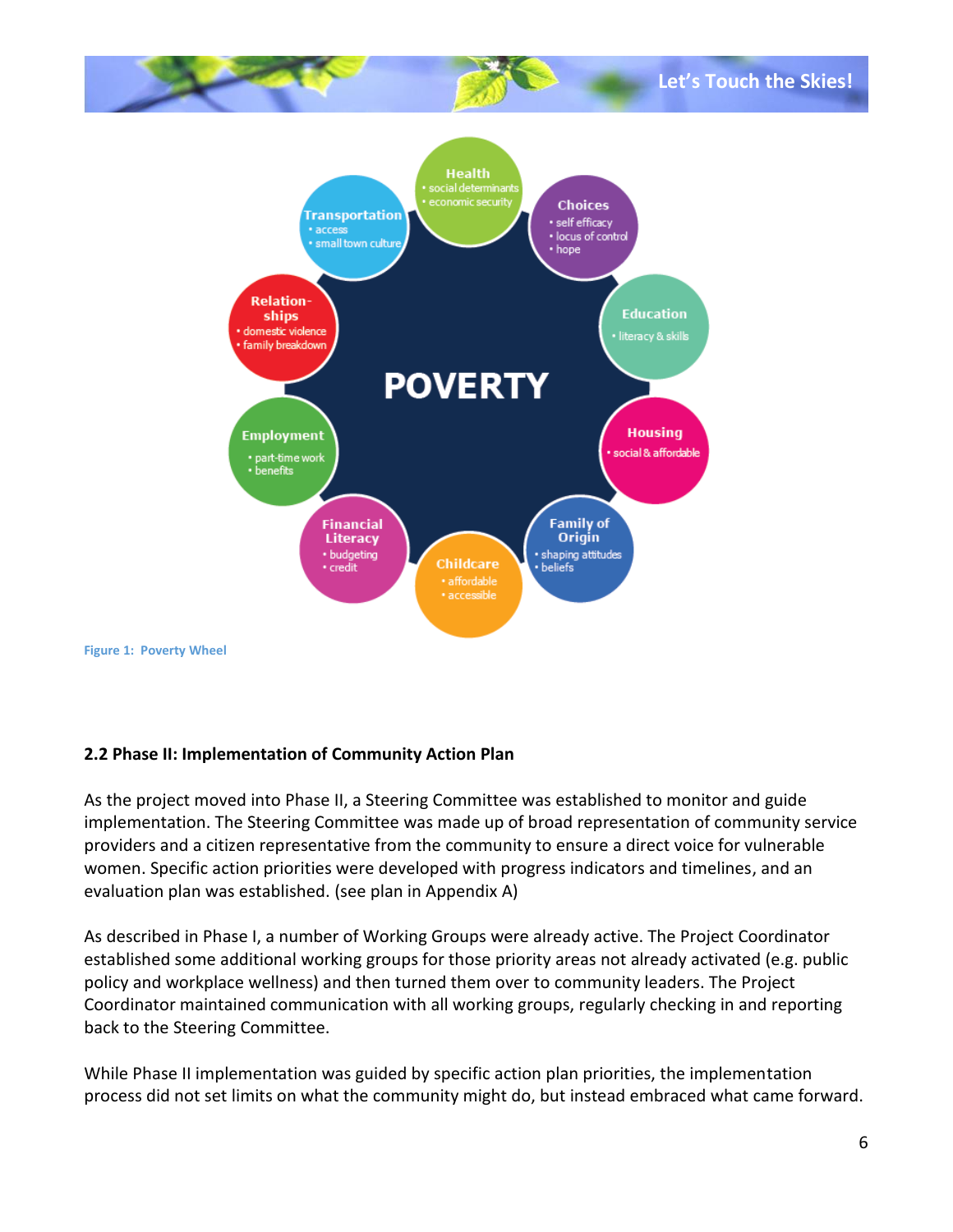

<span id="page-6-0"></span>Priorities were flexible enough to allow working groups to evolve their action in the direction of the most expedient and/or emerging opportunities. In some cases, new working groups emerged that had not been part of the original priorities. For example, the issue of older women (seniors) living in poverty emerged at the Hub Crawl event in September 2014 and a Seniors Advisory Committee was established to pursue action in this area. In other cases, organizations previously working on similar but parallel projects were able to join forces. For example, groups working on Systems Navigation and collaboration within the health sector broadened their scope to include collaboration with social service providers they connected with at the Hub Crawl event.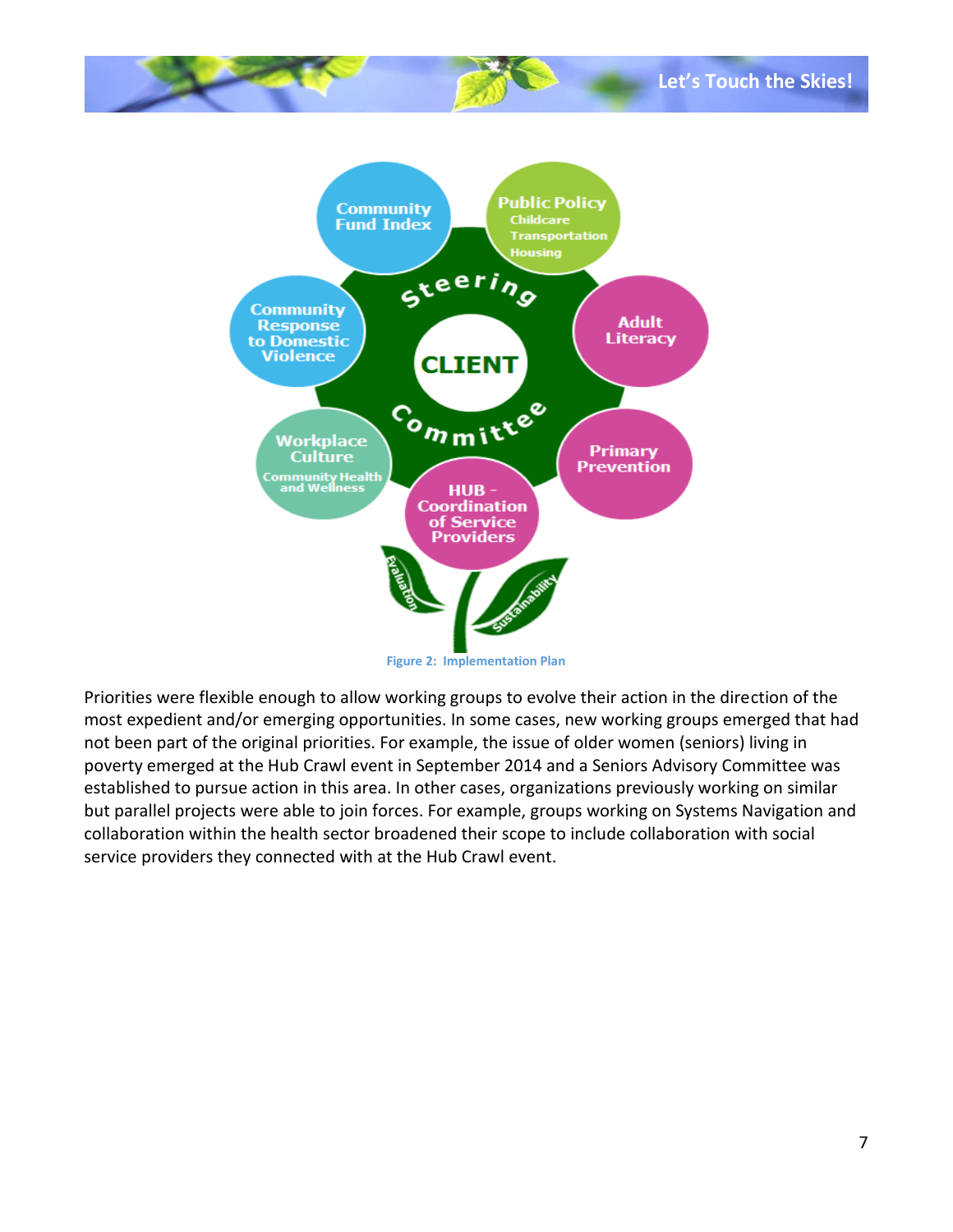# <span id="page-7-0"></span>**3.0 Implementation/Action Plan Results**

The Implementation/Action Plan was divided into two distinct action areas:



#### <span id="page-7-2"></span>**Figure 3: Implementation/Action Plan**

Specific activities were set out for each action area and progress was closely monitored by the Project Team and the Steering Committee, with course corrections noted as working group action evolved. Although not all of the original activities were completed as planned due to course corrections along the way, a great deal of progress was made in all areas of the action plan.

#### <span id="page-7-1"></span>**3.1 Public Policy and Advocacy Action Priorities and Results**

#### **3.1.1 Town of Cochrane Gender Based Analysis**

Research was conducted into potential GBA/diversity tools that might be piloted in Cochrane. The "Advancing Equity and Inclusion: A Guide for Municipal Decision Makers" tool was chosen by the LTTS Steering Committee and has been well received by the Town. The Town's Integrated Neighbourhood Design Guidelines will be reviewed with this tool.

#### **3.1.2 Socially Inclusive Policies (Emergent Action)**

Based on increased awareness generated by the GBA, the Town has committed to do further research and dialogue with regional neighbours, and to work with the LTTS team to develop a social policy that is responsive to the community (e.g. reduced fees for lower income citizens). A decision was made by the Town to take on an MSW student to work on the development of inclusive social policy. This work will extend to March 2016. The student is also connected with the Resource Centre/FCSS which will ensure that social policy development will be informed by residents/client lived experiences of the municipal and social services.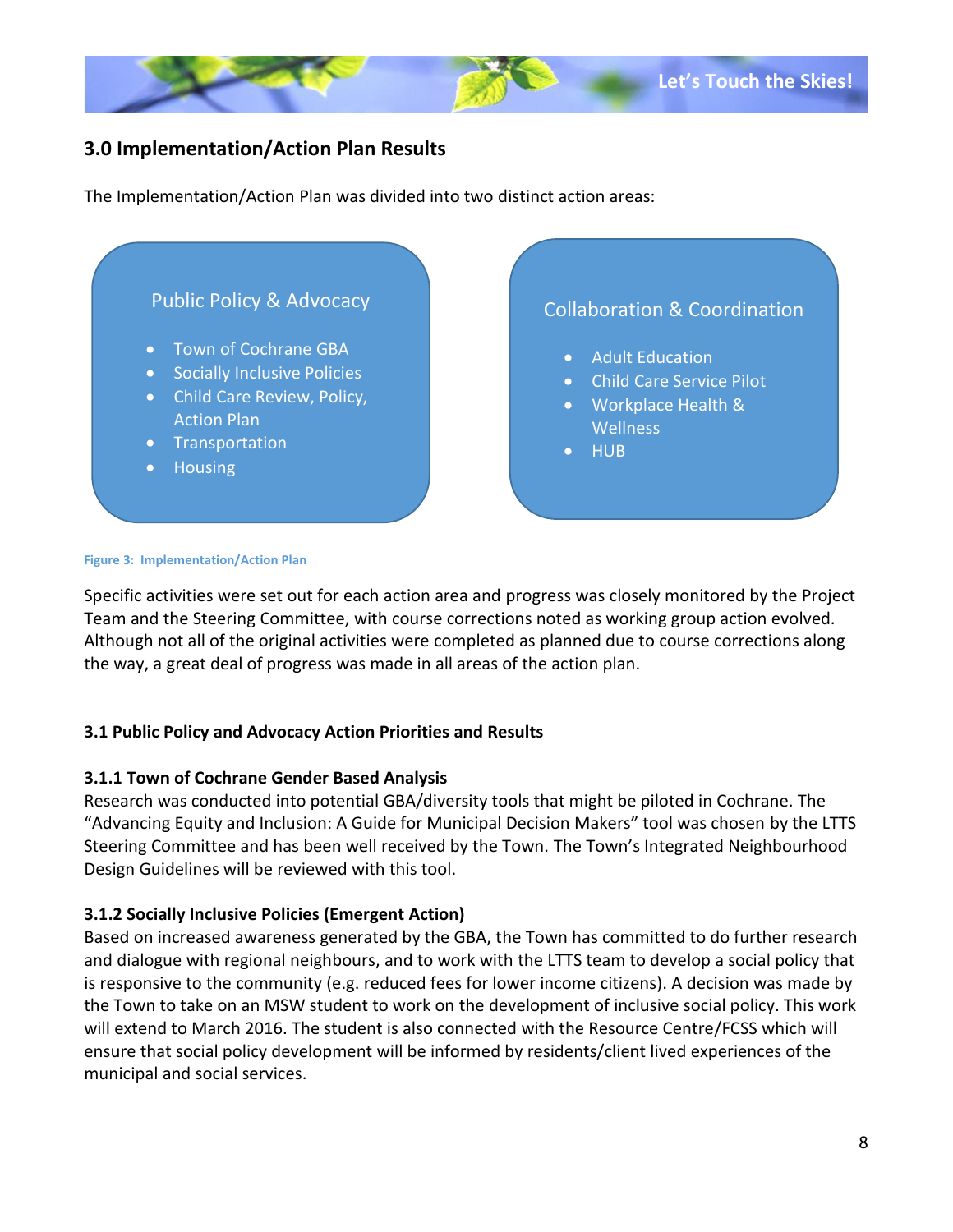#### **3.1.2 Child Care**

Overall results of research into the community's child care situation show an over representation of private/for profit day care and minimal non-profit representation. This potentially impacts accessibility and affordability for lower income families and restricts women's choices for work and child care. As part of LTTS, examples of municipally supported day care were brought to the Town administration as an example of a more inclusive policy and program delivery model. Examination of the Neighbourhood Design Guidelines will be completed with access to child care in mind. One unexpected result in this area was that after being involved in the research phase of the GBA one local day care provider created 'drop in' spaces for children offering both half day and full day options.

Based on working group momentum and current stakeholder engagement, the 'childcare' issue was reframed to focus on after school care. A meeting was held with school principals, senior Rocky View School administration, senior Town staff and other related stakeholders to coordinate efforts and ideas in this area. Representatives from the Rocky View School District are taking the lead on development of a new Afterschool Care program.

#### **3.1.3 Transportation**

Due to increasing demand (30% annually) for subsidized transportation, a request was made to the Town of Cochrane for funding for the CAR program (Community Access Resource) Program: Subsidized Taxi Transportation) previously funded by FCSS and United Way. The request for the subsidized transportation program was granted by the Town for the 2015 budget year. The change reflects the municipality's new commitment to supporting access to transportation for citizens living on low income.

In 2013, the Town of Cochrane completed a transportation study which was promoted by LTTS during the Community Assessment phase. The Town is currently looking at the feasibility of implementing the plan. As a result of the ongoing work of LTTS, more specific information is emerging from Seniors Advisory Committee, Hub Crawl, Housing Forum and other vulnerable sectors on the importance of creating community transportation options. In the interim, an advocacy plan is being developed to influence the Town and other stakeholders to support a more robust "social" transportation program until a full public transportation service is in place.

The community is excited about a funding proposal that has been submitted for a new "Dial a Bus" service and is awaiting final approval. It's anticipated that the "Dial a Bus" service would significantly improve transportation options for low income people until a broader public transportation system can be developed.

#### **3.1.4 Housing**

To address the affordable housing shortage in Cochrane, a Housing Forum was held in the fall of 2014 to help inform the Town of Cochrane and Cochrane Society for Housing Options (CSHO) of the dire affordable housing situation in Cochrane, and the specialized housing needs of homeless youth/adults, transitional/safe housing for those escaping domestic violence, and accessible/affordable housing for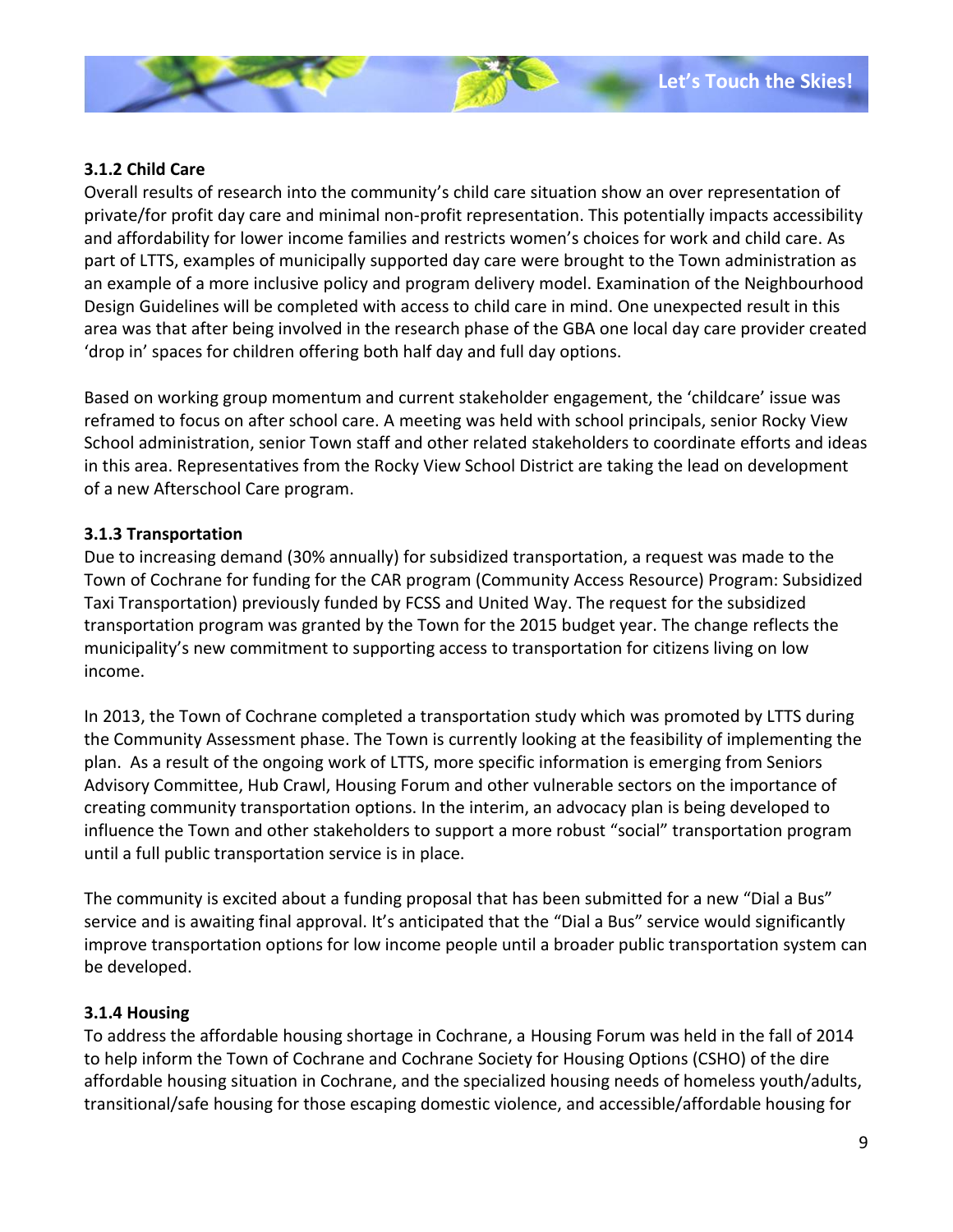seniors, especially singe senior women. Forty people attended the Housing Forum. The Chair of CSHO has developed a strategy paper which summarizes the discussion of the Housing Forum and lays out a plan of action on a shared community vision. CSHO continues to work closely with the Town of Cochrane to build further capacity in affordable housing.

There is a current initiative underway presented by the youth homelessness coalition, as well as expressed interest in follow up on seniors housing issues. A private business owner has approached FCSS/Resource Centre with an interest in exploring support for emergency domestic violence housing – to be further developed in 2016.

#### <span id="page-9-0"></span>**3.2 Collaboration and Coordination Action Priorities and Results**

#### **3.2.1 Adult Education**

One of the action priorities in the area of adult education was to develop a more coordinated approach to education/training opportunities to prevent duplication, create cross-agency awareness/marketing of program offerings and reduce systemic barriers for low income women. First an Adult Learning Needs Assessment was completed in the community. Bow Valley College, FCSS, Library, Rocky View Community Learning, Rocky View Adults Learning, and employers worked together on coordination and marketing of programs for women learners. Bow Valley College offered programs specifically related to LTTS including the Early Learning and Childcare Certificate program; Youth Employment Skills Project; and Hospital Unit Clerk. An Adult Education and Professional Development page was permanently added to the Town of Cochrane Guide under the sponsorship of the Town's Economic Development department. In addition, a Bow Valley College representative completed a community needs assessment to identify systemic barriers to Post-Secondary Education for women in the Cochrane area and shared this document with LTTS to further inform working group efforts.

Some action priority areas overlap in the implementation phase. For example, as part of the Child Care initiative, Bow Valley held a meeting to discuss the Early Learning Childcare Certificate training options, including a presentation on the Canada Jobs Grant funding and a discussion on community childcare and training needs. And in response to the new Seniors working group interest, a Computer Basics Training program for Seniors is being offered.

#### **3.2.2 Workplace Health and Wellness**

Through the LTTS project, Cochrane was successful in receiving a grant for the Community Helpers Program in March 2015. The Community Helpers Program provides mechanisms to identify and support existing "natural" helpers for youth and other vulnerable sectors of the community. The intent of the program is to build a bridge between informal and formal support for youth/adults in the community and to provide awareness of existing supports in the community. The LTTS project team established an Advisory Committee consisting of Cochrane community stakeholders to guide the program. Targets include working with the youth sector and non-profit sector to engage and train community helpers, and working closely with the town Economic Development Officer and the business community to promote workplace wellness. In addition to establishing the Community Helper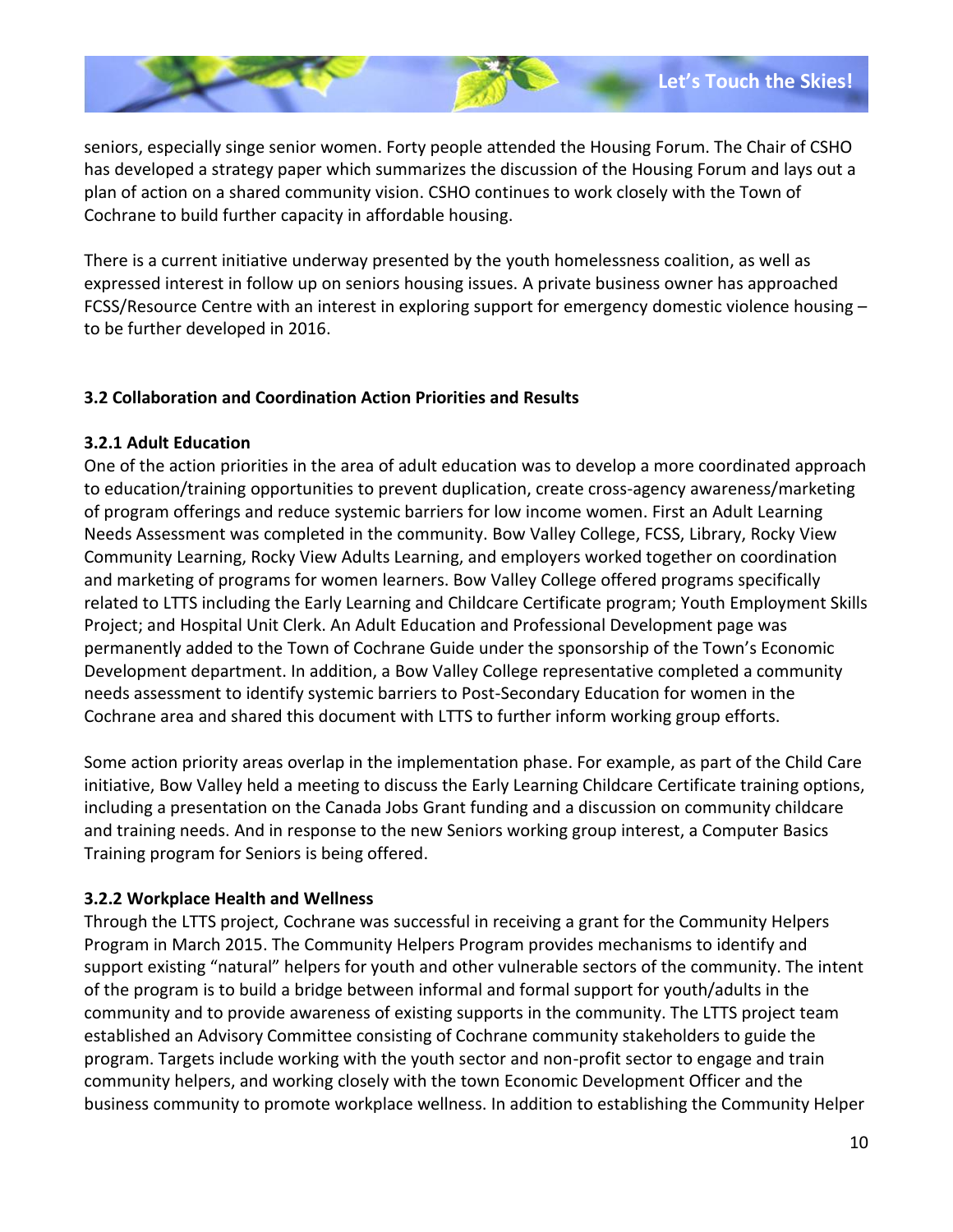program in Cochrane, the project will take over management of the Community Helper program already established in Bragg Creek.

Another significant success in the area of health and wellness has been the newly developed community connection with the Primary Care Network and the enhanced connection with Alberta Health Services – Community Health Centre.

#### **3.2.3 HUB**

The concept of developing a HUB was to enhance system and service coordination/collaboration amongst existing community service providers in order to improve access, and to harness capacity and resources to generate efficient support for women with more successful outcomes. First an internal agency audit was conducted with the services offered out of the Homestead Building (operating as an informal service HUB). Results of the audit indicated a need for improved communication between programs and for more coordinated formal referral and information exchange processes. In September 2014 the information sharing "HUB Crawl" event attracted 63 community service providers including health, social and education service providers. Following the HUB Crawl, a manual of available services, organizational mandates, contact and access information was developed and distributed to service providers throughout the community. A recent follow up survey engaged participants in sharing ideas for improved referral and information sharing. Further work to move the process forward will be undertaken at a second "HUB Crawl" to be held in September 2015.

#### **3.2.4 New Initiatives**

In addition to established priorities, the LTTS project supports ongoing program development and new opportunities for women. Two new initiatives that emerged out of community engagement and interest are focused in the areas of services for seniors and development of a community response to domestic violence.

In the area of seniors, the Seniors Advisory Committee is working to raise awareness of the needs and issues of low income seniors in Cochrane and participating in planning activities in areas such as transportation, housing and other support services.

As a result of work in the area of Domestic Violence, there is now a Domestic Violence Offender Treatment program (men's group) being offered in Cochrane. Mental Health, Victim Services and the Resource Centre/FCSS are exploring opportunities to partner with Peer Support Services for Abused Women to bring a peer support group to Cochrane for women affected by domestic violence.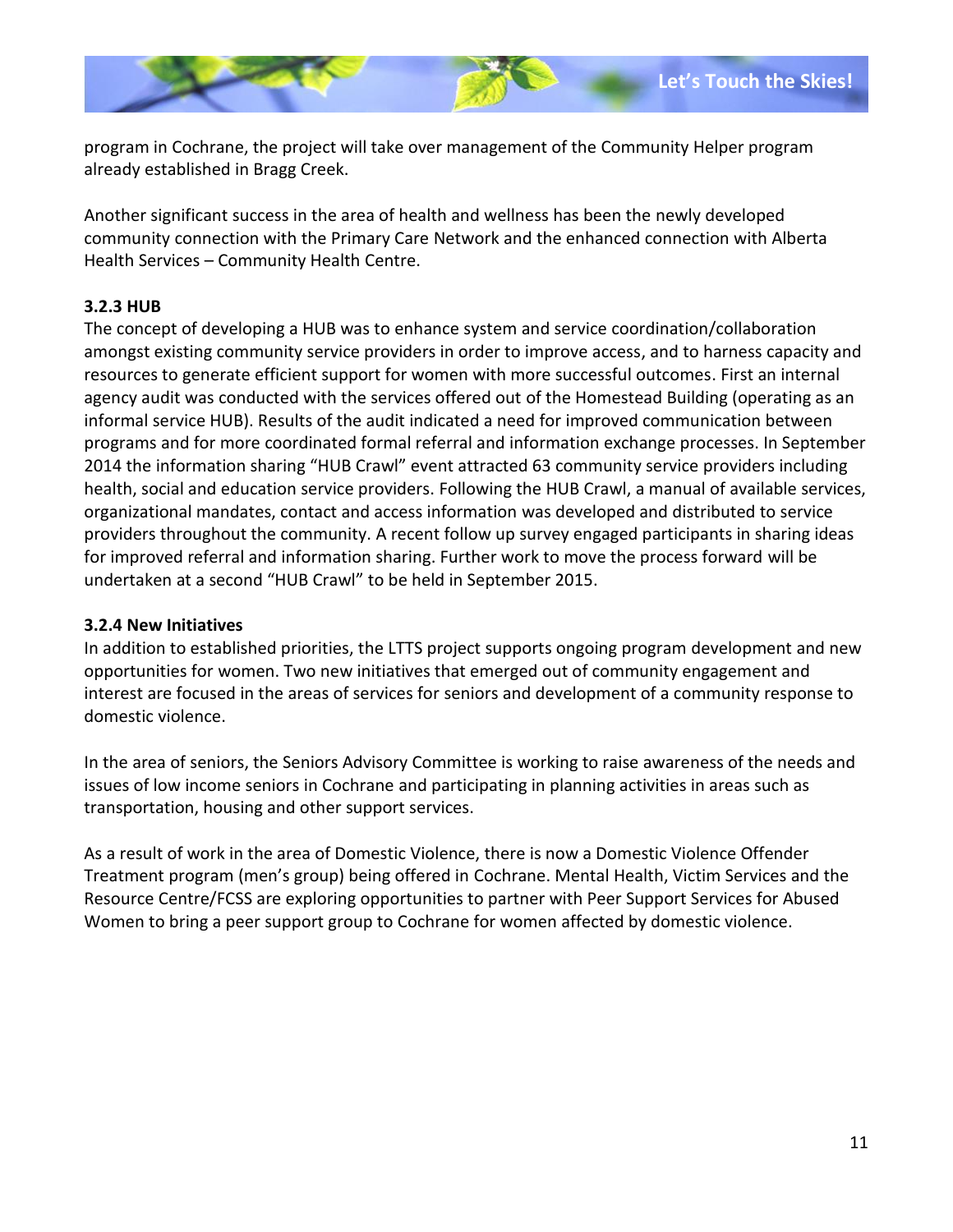

# <span id="page-11-0"></span>**4.0 Community Feedback**

Community feedback on the project was derived from a number of sources.

- Survey feedback was collected from 50 participants of the first 2014 Hub Crawl. Hub Crawl participants were primarily service provider representatives.
- A focus group and individual phone interviews were conducted with women from the community who had participated in Phase I identification of community needs and issues in order to check back with them to see if they felt their needs and issues were being actively addressed within Phase II of the project.
- Telephone interviews were conducted with 9 community service partners who were directly involved with the project and with project implementation.
- Key informant interviews were conducted with the project manager and project coordinator.
- Documents produced throughout the project (e.g. Community Needs Assessment report; Implementation Plan; implementation updates; progress summaries) were reviewed.

# <span id="page-11-1"></span>**4.1 Hub Crawl Feedback**

The Hub Crawl was organized by Let's Touch the Skies as a full day event held in the fall of 2014. It was intended to begin a process of improved service coordination and collaboration. The Hub Crawl event was a first step toward realization of the project's broader priority:

> *"A client-centered system that strengthens the capacity of service providers through collaboration, interaction, proximity and efficient use of resources to serve community and encourage peer to peer empowerment."*

The event successfully brought together a broad range of service providers in Cochrane and area. Service providers were given the opportunity to share information about their service mandates and network with one another. The contact information collected on the day was compiled into a reference document and distributed throughout the community to improve the capacity of agencies to coordinate and provide referrals to other services in the community.

Overall, 92% of participants found the Hub Crawl very useful (53.8%) or quite useful (38.5%). Participants noted various aspects they found to be most valuable:

#### **Connecting**

- Opportunity to meet and connect with a diverse cross-section of service providers
- Opportunity for small group discussion

#### **Increased Knowledge and Awareness**

- The short, streamlined presentations that spoke about the services available and opportunity for questions
- The panel discussions and the opportunity for discussion and questions following it

#### **Resources on Community Services**

Handout/booklet with program and contact information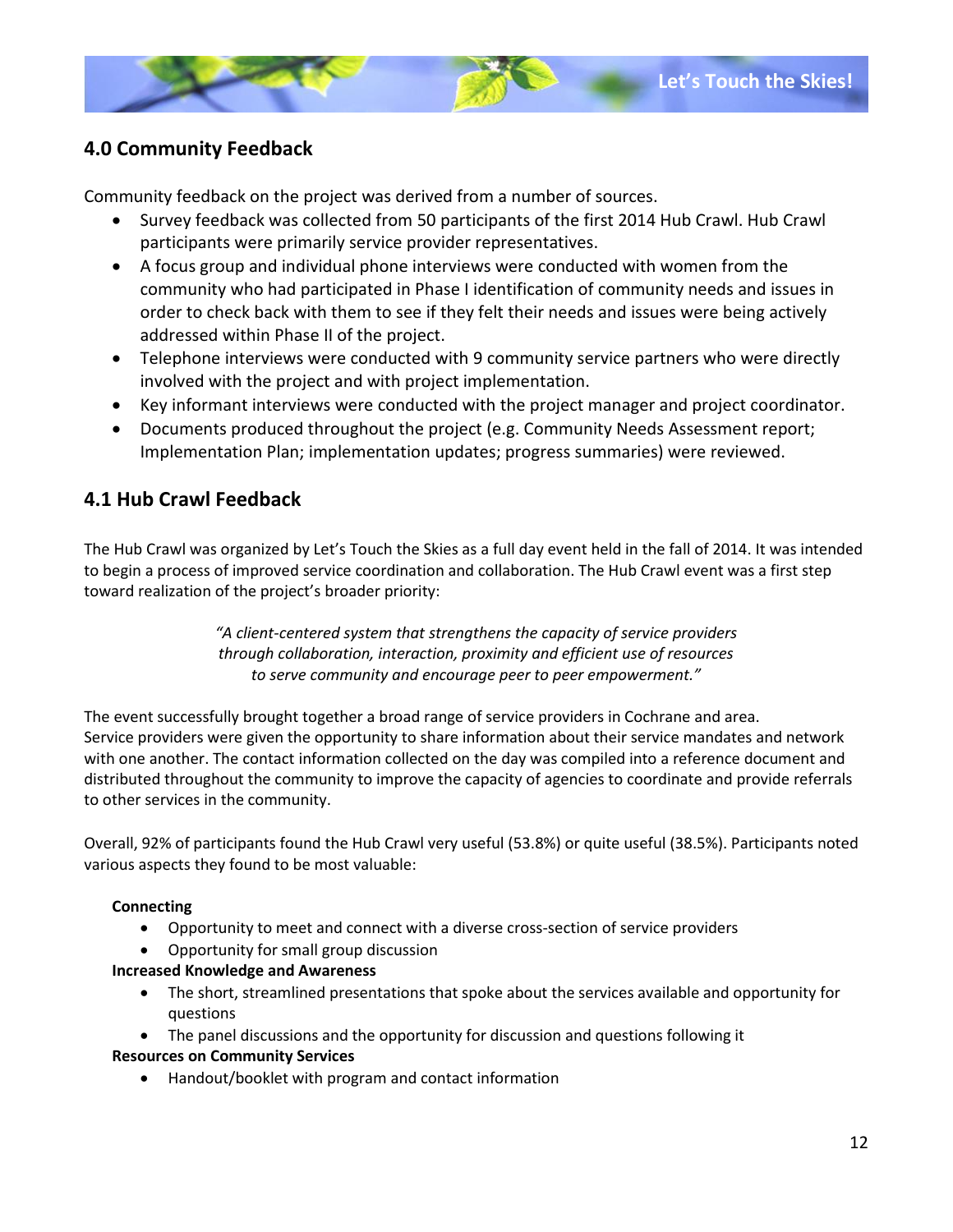The overwhelming majority (94.9%) wanted to see the Hub Crawl happen on a regular basis (annually). Based on survey results, it is clear that participants left with a greater knowledge of what was available in their community and that the short presentations in conjunction with the information booklet that included contact information was an effective way to communicate this information.

The Hub Crawl event proved to be a highly successful approach to community engagement. Almost all of the Hub Crawl participants (92.3%) gave permission to use their contact information as a resource for client referral. And 36.8% of participants indicated that they would like to be involved in a committee or task force to develop further ideas for service coordination.

A second survey was sent out some months following the Hub Crawl in order to collect information and perspectives on referral processes that might lead to improved coordination among service providers. Twenty-four (24) service provider representatives responded to the survey to provide insight and suggestions for improved service coordination. The results of the survey will be reviewed at the second Hub Crawl scheduled for September 2015 and will form the basis for discussion and action priorities intended to improve client access to services.

# <span id="page-12-0"></span>**4.2 Feedback from Women in the Community**

It was a challenge to re-engage with women from the community who had participated in Phase I of the project as many had moved and/or changed their phone/internet contact. We were able to successfully connect with eight women from the community, who generously took time from their busy work schedules to provide feedback.

Generally women felt that while the project implementation was targeting the needs and issues identified in the initial assessment report, the community is really only at the beginning stages of action for change. Issues such as appropriate "living" wages, access to benefits, access to transportation, further education opportunities and access to affordable housing are all long term issues that will require sustained action in order to see positive change.

Most women were satisfied with the amount of progress made to date. They expressed a strong preference for action, generally expressed as "less talk, more action". One woman felt that more needs to be done to inform the general community of the needs and issues of its most vulnerable citizens and of the support services they might access within their own community.

*"The project was excellent. I love the way it was handled and put together."*

*"Where do we go from here? Momentum has to come from the people involved in it (LTTS project). How do we help people (women living in poverty) to have a voice when they are busy trying to survive?"*

*"We should be able to keep up the momentum (for change through the interagency group and Community Hub). The interagency group should be working together to move it (LTTS priorities) forward. There are a lot of kids and families out there who really need help."*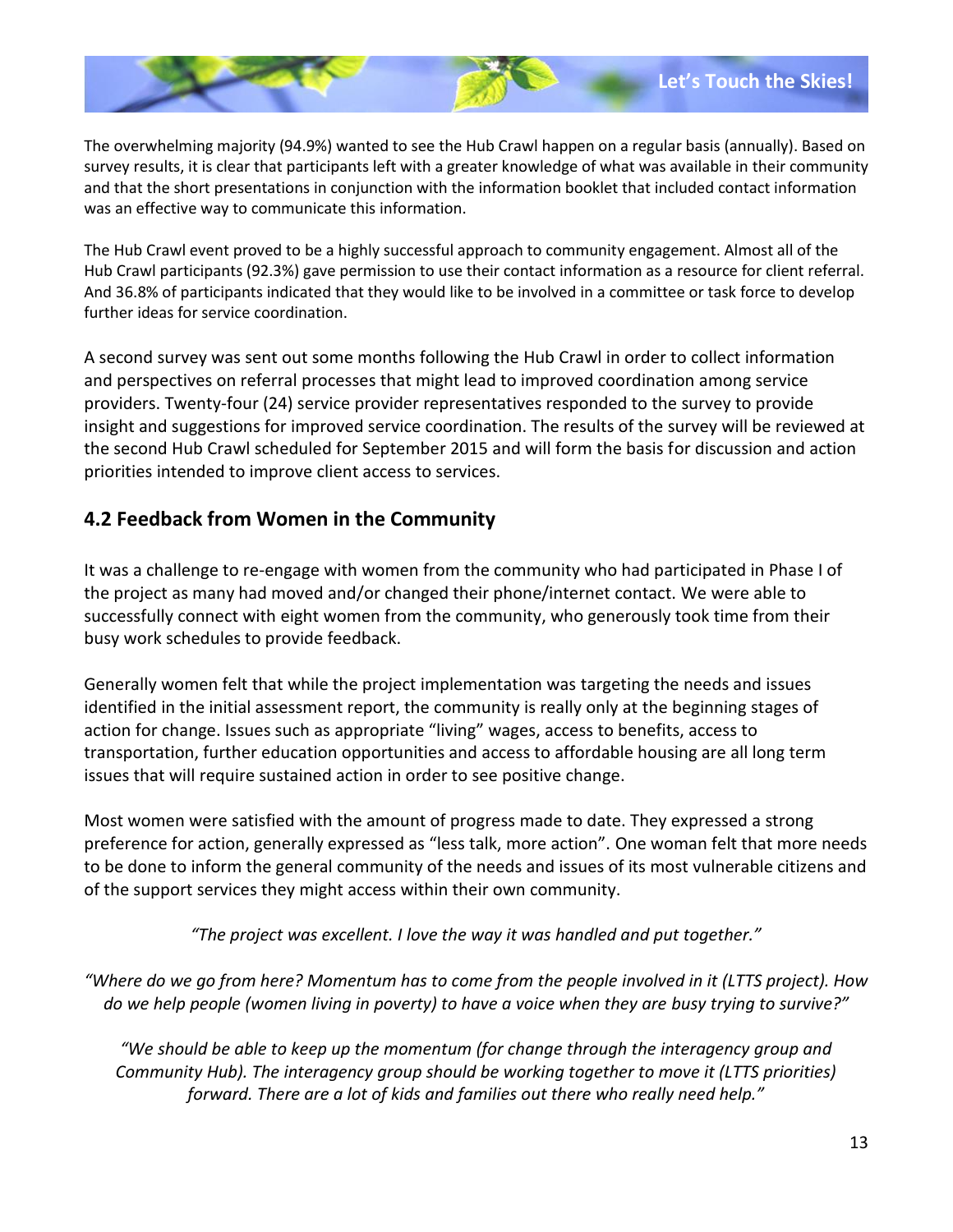# <span id="page-13-0"></span>**4.3 Feedback from Community Services Providers/Partners**

Nine community partners were interviewed for their feedback on the project. Most of the individuals interviewed were directly involved in the project in some way, as part of the Steering Committee, leading a specific working group and/or attending the initial Hub Crawl.

#### *4.3.1 How satisfied are you with the project management?*

Overall satisfaction with project management was very high. Partners described the project management as excellent; great; very impressed; hugely satisfied; very pleased with the progress; good teamwork and communication; inclusive.

> *"There was a lot of heart in this project. It was a bit messy at times but that's community development."*

#### *4.3.2 Did the project address the needs and issues identified in the community assessment?*

All community partners interviewed agreed that the original needs and issues were addressed to varying degrees. Two thirds (66%) of respondents felt the original needs and issues were "very much or mostly" addressed.



<span id="page-13-1"></span>**Figure 4: Project Addressed Needs/Issues**

One partner noted that there were many needs/issues identified in the community assessment. There were "*too many things to do initially*" so this was "*narrowed down to those things we could get momentum on*". *"We are starting to address priorities."* Another partner notes that the project is really big and the work needs to stay focused.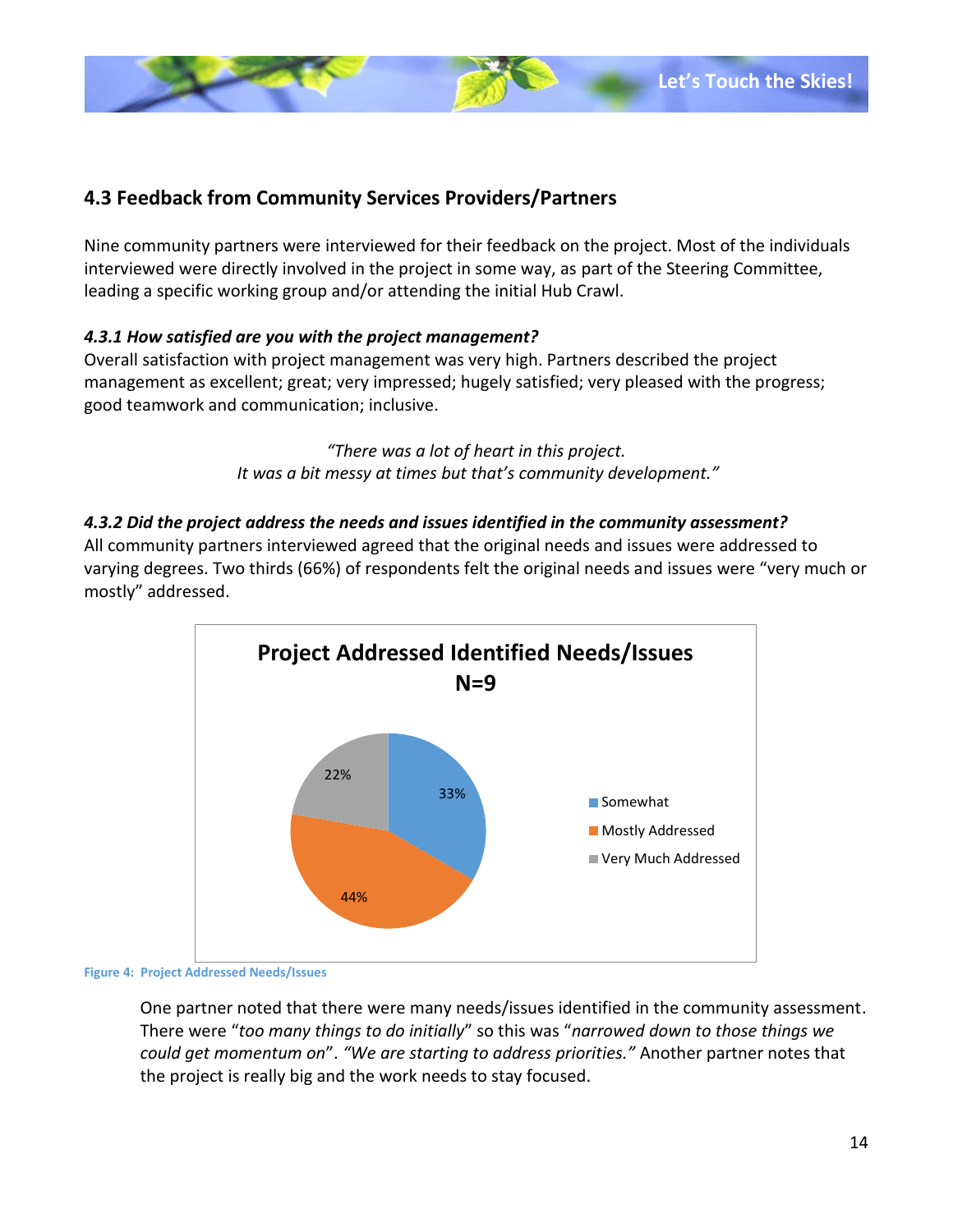Others noted that "*some issues are very systemic*". Some change initiatives (e.g. transportation, housing) "*are not going to happen overnight*". Progress may be slow moving, but "*we are moving forward as long as we keep our focus".* 

Given the nature of community development "*sometimes things identified at the outset can't always unfold as you would like."* For example, the "*virtual coordination of services hasn't gone as quickly as we would have liked*" due to the level of "*community readiness*."

*"As a community we've started to come together; increased engagement; increased awareness and knowledge and increased commitment to address community needs."*

*"We've made a lot of progress and set the stage for a lot of things to continue into the future. We are tackling big issues"* that take time to address*.*

#### *4.3.3 Overall, how satisfied are you with the progress made on project priorities?*

The majority of partners (89%) were satisfied or very satisfied with the progress made on priorities.



<span id="page-14-0"></span>

*"All project priority areas are moving forward though not yet complete."*

*"This research project helped to reaffirm that needs exist in our community. It has been used to support action, and has been used by various groups to focus on specific community needs."*

This project is "*a lot to bite off but we've got momentum. A lot of connections have been made. We're getting people to the table. The community has to take ownership of the project."*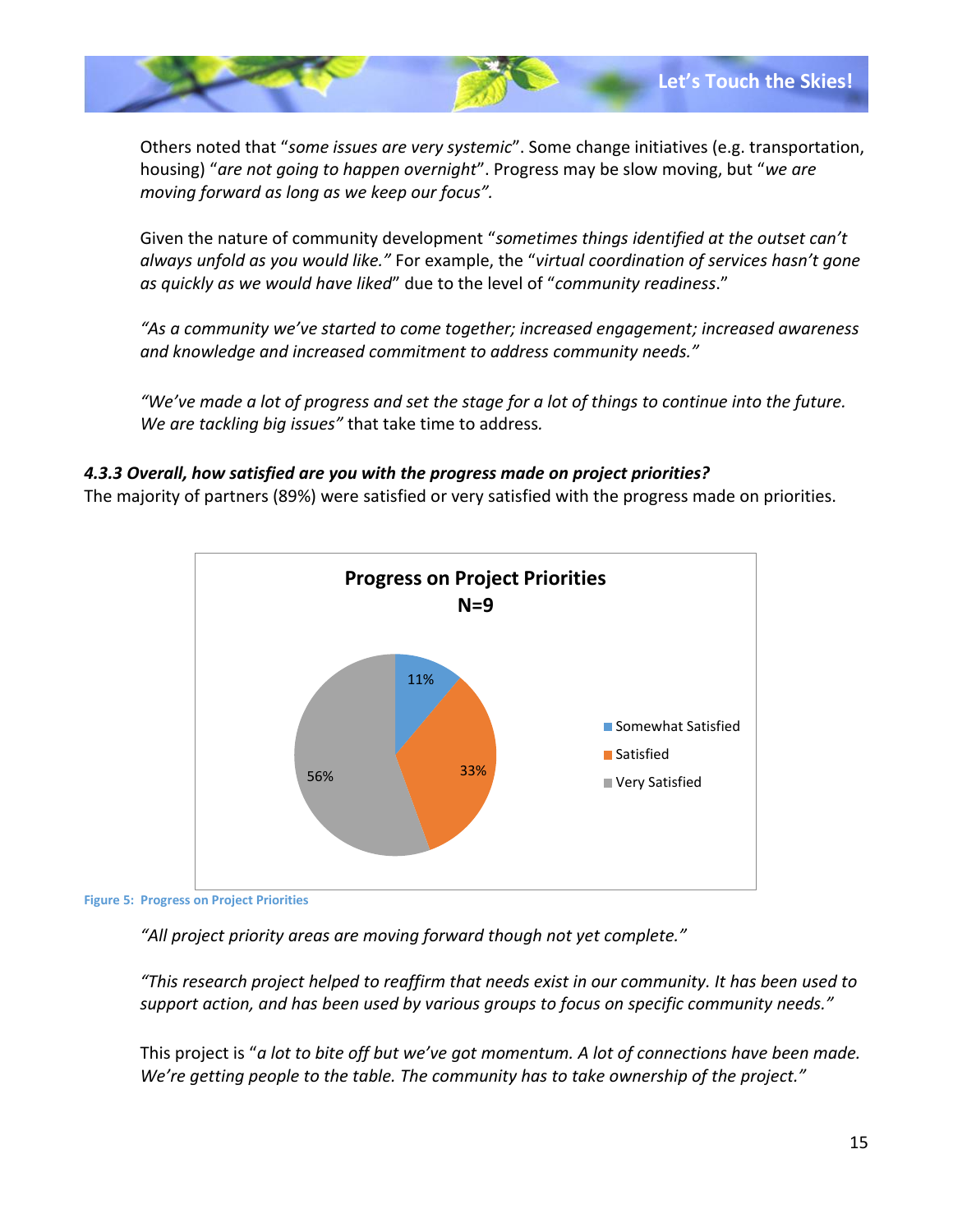Some partners noted *"we have high expectations*". Areas where they would like to see more progress, including the areas of child care, services for seniors and expansion of the Community Helpers program.

#### *4.3.4 Where has the most significant progress been made so far?*

When asked about the most significant progress, each partner spoke to the specific change/priority area they were working in. For example, partners felt that significant progress has been made in each of the following areas:

- Coordination/Hub Crawl. "This is a big area not as small and concrete as some of the other priorities. The project has made the biggest step forward in this area." The Hub Crawl brings together community supports and helps everyone work a little better.
- Town of Cochrane administration and town counsellors are looking at areas they don't normally consider. They are more aware of poverty issues, domestic violence, etc. and taking more action to make change. The social policy – inclusivity lens – taken on by the Town shows significant progress. The human resources department of the town of Cochrane has embraced the Community Wellness project.
- "Some really big inroads have been made in the relationship with Alberta Health Services. Previously there was a siloed approach between medical and social/community services. The project has brought these two together" and made some good connections.
- Seniors needs are being looked into transportation, housing affordability, etc.
- Significant progress has been made with the after school program and domestic violence. Conversations are happening and we're starting to look at these needs.

Overall, one partner notes that:

*"We are at the beginning stages of change. People are now aware of the problems, the potential for solutions and are starting to form committees and take action. These changes will take time."*

#### *4.3.5 What has been the biggest success of the project? What are you most proud of?*

**Community capacity building**: The biggest success was "the conversation with the community. Getting community buy-in and getting people committed. It's community driven. It gives people a chance to contribute." "The community is starting to think differently."

**Agency capacity building and service coordination**: The project "has developed the capacity of core agencies in the community to be better at coordination and laid the groundwork to move priorities forward. It has been a good capacity building project." It has facilitated "relationship building among service providers." "Collaboration is going on with everyone around the table. Everyone got the same insights. The project is opening up people's eyes and ears." The Hub Crawl brought together a broad range of people and services."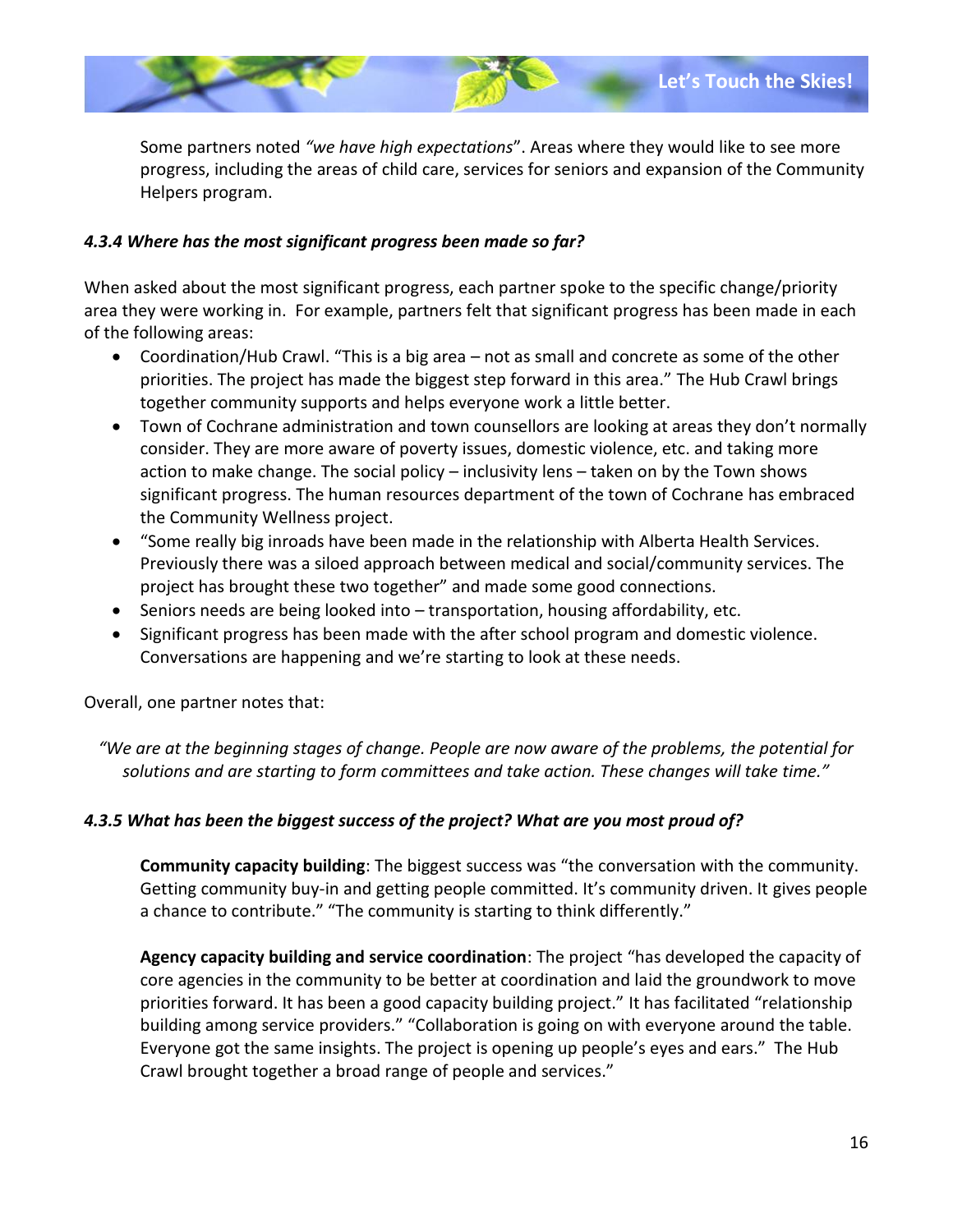**Social inclusion and community wellness:** The project really raised awareness of the need for social inclusion and social policy initiatives at the municipal level. Getting the Community Helper program in place was a success.

#### *4.3.6 What have been the biggest challenges for the project?*

When partners were asked about project challenges a number of distinct themes emerged.

- **Systemic nature of the issues and short timeframe of the project:** We're dealing with big issues and there is a lot of red tape – working through different layers of government and bureaucracy. It adds up to a lot of work. Therefore it's important to focus our energy and efforts to areas where we can "get the biggest bang for the buck".
- **Money/Resources:** We need sustainable funding to support a lot of good ideas and good projects. It's a challenge to keep the community motivated and keep momentum in the face of financial constraints.
- **Engagement:** How to meaningfully engage the community in the work. Everyone is busy. Connecting with the right people was tough. The project needs consistent attendance on the Steering Committee and at meetings. There have been challenges in engaging the business community who may need more specific tangible objectives and activities in order to engage.
- **Community readiness:** Would like to see more progress in connecting with businesses around economic development and more progress on the Virtual Coordination of services.
- **Information sharing:** Consent protocols are one of the biggest obstacles to sharing information. It would be good to see a coordinated form for more comprehensive case management.

#### *4.3.7 Suggestions for improving the process?*

Partners made the following suggestions for how the overall LTTS process could have been improved:

- More dedicated staff time instead of managing the project "off the side of the desk."
- Commitment of Steering Committee ensure people understand the commitment and responsibilities and have the time required to participate.
- Communication keep people in the community informed and aware of the project.
- Getting high level sponsorship is important. Look for higher level leaders in the community to get involved in order to sustain momentum.
- Narrower focus on fewer priorities.
- More action orientation. Physically move things forward rather than just talking about it. More quality vs quantity of meetings

#### *4.3.8 Overall what difference has this project made to the community?*

**Increased awareness and dialogue:** The project increased awareness of needs in the community. It has "started the conversation". It increased opportunities for community members to participate and have their voices heard. It brought social needs of the community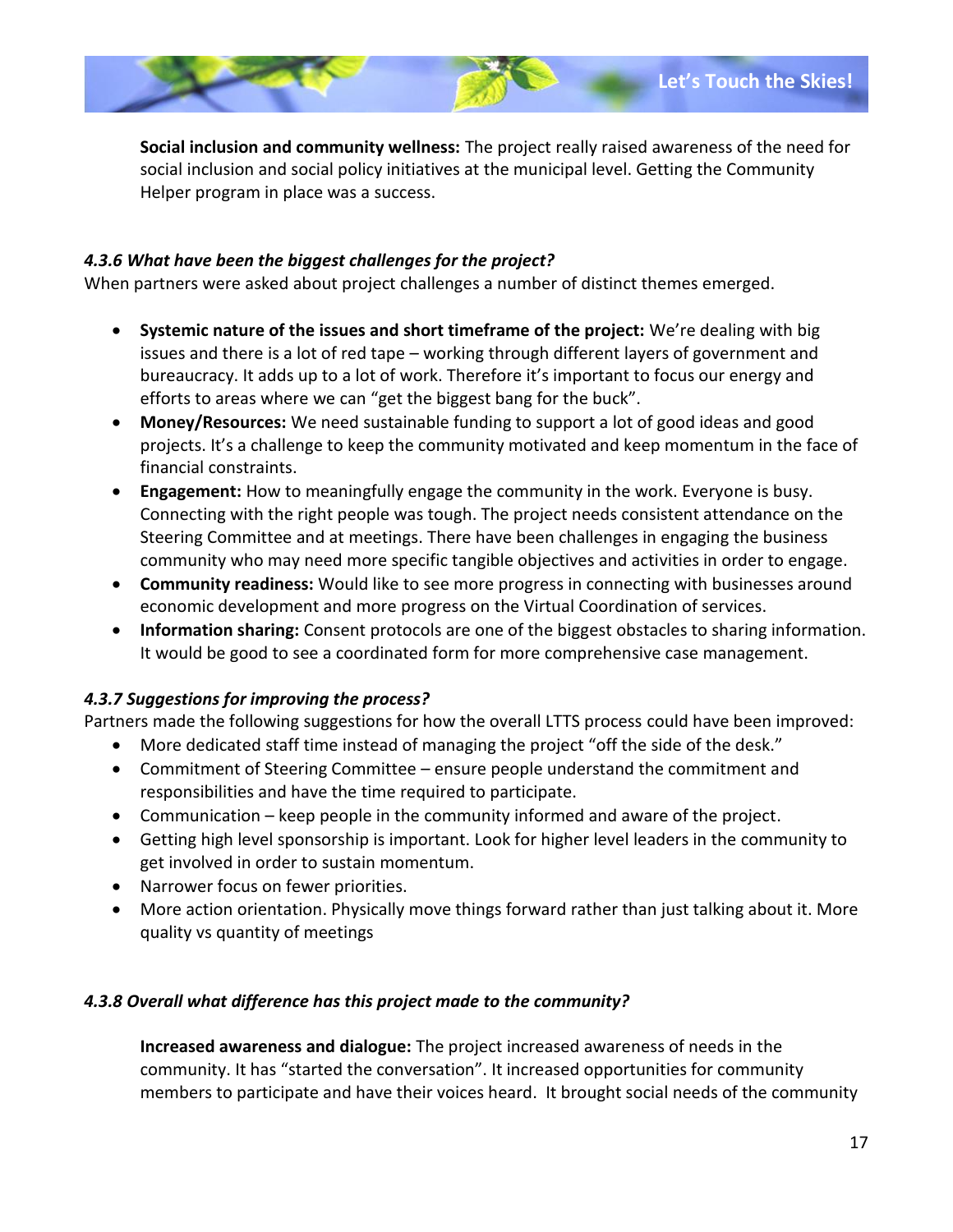to the forefront. It has "opened eyes" on town council and in the community. "People are starting to think and act differently." There is a realization of the needs and issues. More people are using the same language. Some businesses are coming on board to support projects.

**Strengthened capacity of service providers:** Agency staff have a better understanding of community needs and issues, improved relationships and increased capacity to respond. There has been lots of good networking, and improved coordination of services.

**Increased service accessibility:** Community service providers have an increased awareness and understanding of services available in the community and how to access those services. The project has resulted in improved information sharing, closer relationships, and in some cases has facilitated partnering on key program development (e.g. Learning Connection program).

#### *4.3.9 To what extent have overall project objectives been addressed?*

The following graph illustrates the average partner ratings with regard to meeting project objectives. Average scores of 4 or more indicate that partners agree or strongly agree that specific project objectives have been met.



<span id="page-17-0"></span>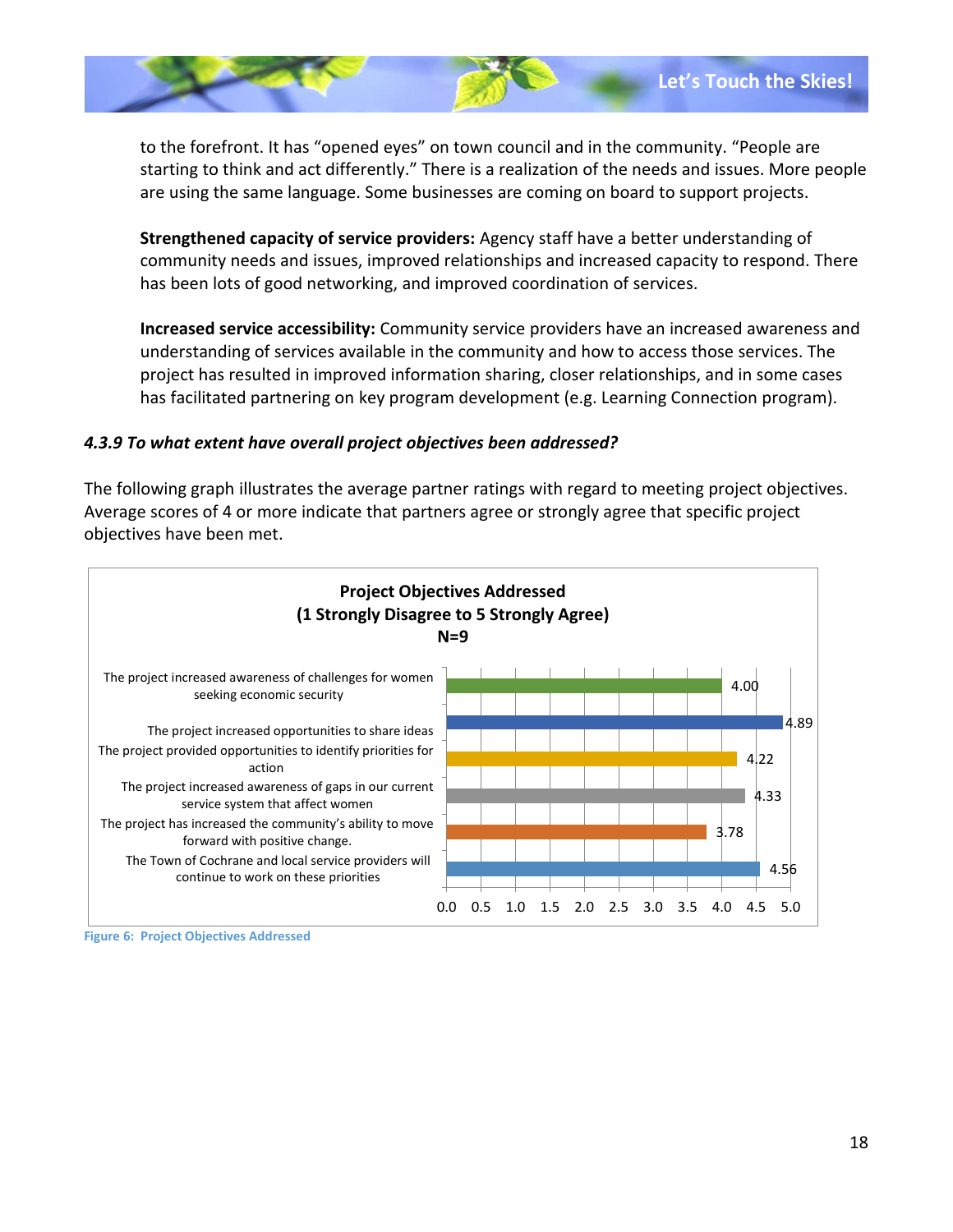

#### *4.3.10 Priorities for action over the next two years?*

Partners were asked about what they would like to see happen over the next year or two. The range of action priorities generally mirrored the LTTS implementation plan, though each partner had their own priority areas.

| <b>Priorities for Future Action</b>                                                  | # of          |
|--------------------------------------------------------------------------------------|---------------|
|                                                                                      | partners      |
| Seniors - housing for seniors; engaging isolated seniors; training for those working | 4             |
| with seniors                                                                         |               |
| Improving social policy                                                              | 2             |
| Transportation (More access to, improving)                                           | 2             |
| Bridge communication between agencies and community; make service access easier      | 2             |
| Child care; training for those who work with children                                | $\mathcal{P}$ |
| More awareness/understanding of community issues                                     | 1             |
| Engage youth                                                                         |               |
| More private business support                                                        |               |
| Keeping on the same path                                                             |               |

<span id="page-18-0"></span>**Figure 7: Issues to improve or focus on**

#### *4.3.11 How can the momentum be sustained?*

LTTS project partners were optimistic that the momentum on action priorities would be sustained even after the formal project wrapped up. They had a number of suggestions for strategies to sustain the momentum.

**Maintain LTTS project structure.** Keep committees alive and continuing to meet. Continue community conversations, face to face meetings, and core connections established through LTTS.

**Maintain LTTS processes.** Continue coordination, relationship building, communication. Continue to bring groups together – like the Hub Crawl event. Keep awareness and dialogue going because this leads to action.

**Build Leadership Capacity.** Invite people to join who are well connected to issues and resources. Engage high level community leaders and get their buy-in and sponsorship.

**Resources.** Keeping up the momentum may require additional committed community volunteers and more resources including financial resources. People have to make the time and be committed.

#### **4.3.12 Partner Conclusions/Comments**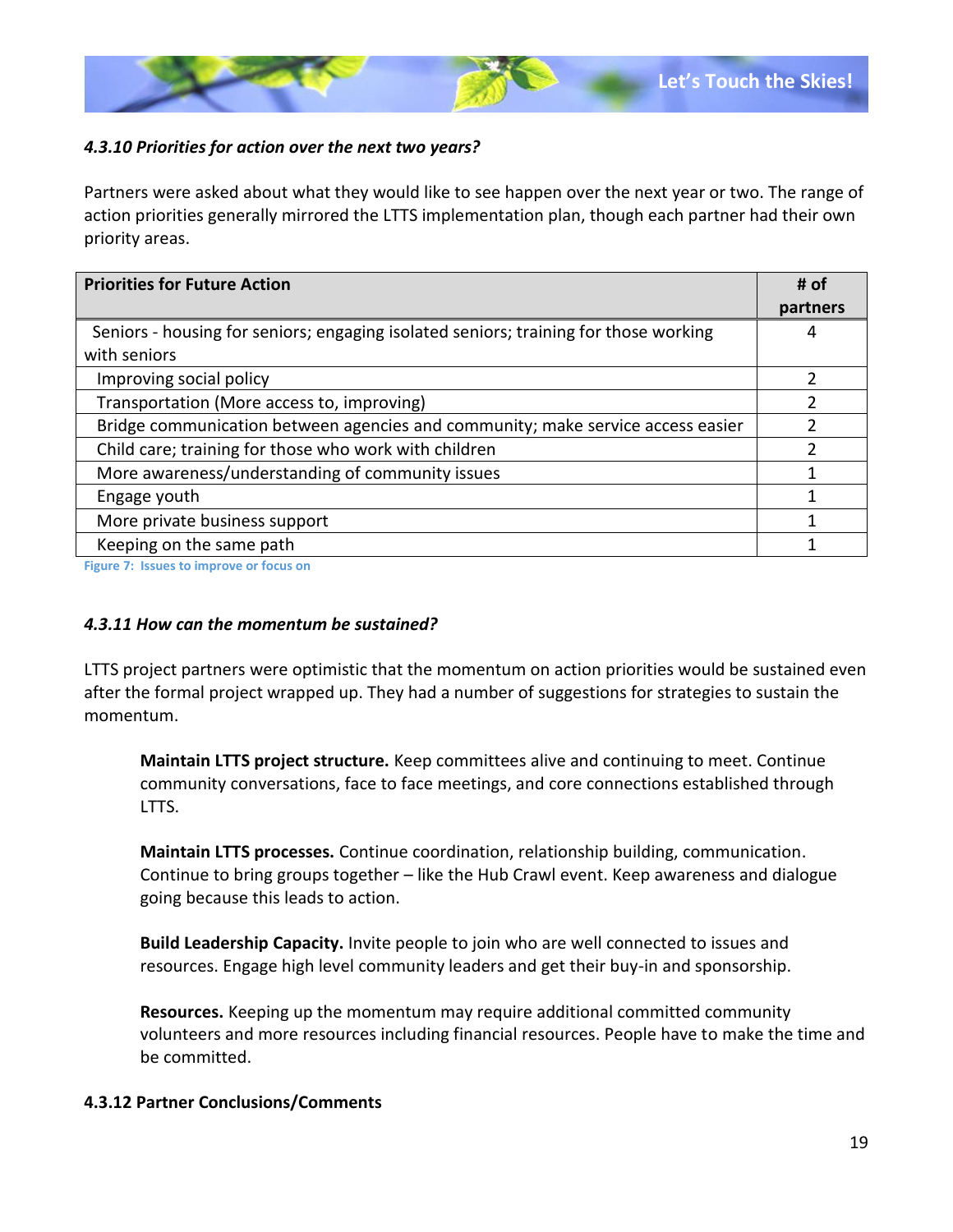*"Community leadership was excellent."*

*"Everyone had a voice."*

*"It has been a good project. A lot of good will came out of it because of the inroads made with various government agencies."*

*"It has been a privilege to be involved. As a taxpayer I'm please we have people here who can do such a good job and provide such leadership in the community."*

# <span id="page-19-0"></span>**5.0 Learnings**

The project team helped identify and summarize key learnings from the project that could be helpful to future broad community initiatives of this type. The following learnings could be considered key elements underlying the current and future success of LTTS.

#### **5.1 Leadership and Coordination**

One of the key factors in the success of LTTS was having a solid project team (i.e. Project Coordinator and Project Manager) to provide focused coordination and project management. Having a Project Coordinator with diverse experience and skills set including a good understanding of community development and government, provided continuity for the project and encouraged

# Key Elements for Success

- Leadership & Coordination
- Community Engagement
- Buy-in & Community Ownership
- Building on Community Assets
- Time Commitment
- Balance Structure & Flexibility
- **•** Emerging Opportunities
- **•** Community Readiness
- Create Platform or Foundation

momentum. Because the Project Coordinator was independent of any one service organization she could work with everyone equally and represent the broader interests of the community.

LTTS was fortunate to have both a cohesive and consistent project team across the full three years of the project. Having the right people to create a cohesive team and the same people consistently involved in the project was very helpful and positively impacted progress.

#### **5.2 Community Engagement**

Using a community development approach was critical to the community engagement process. The Project Coordinator made personal one on one contact with local citizens, workers at the frontline, and individuals at the management level. As a result of the Phase I community assessment interviews, people started talking to each other and taking an interest in the potential for action. The Hub Crawl event successfully connected many service providers to take a larger view of issues they could work on collaboratively.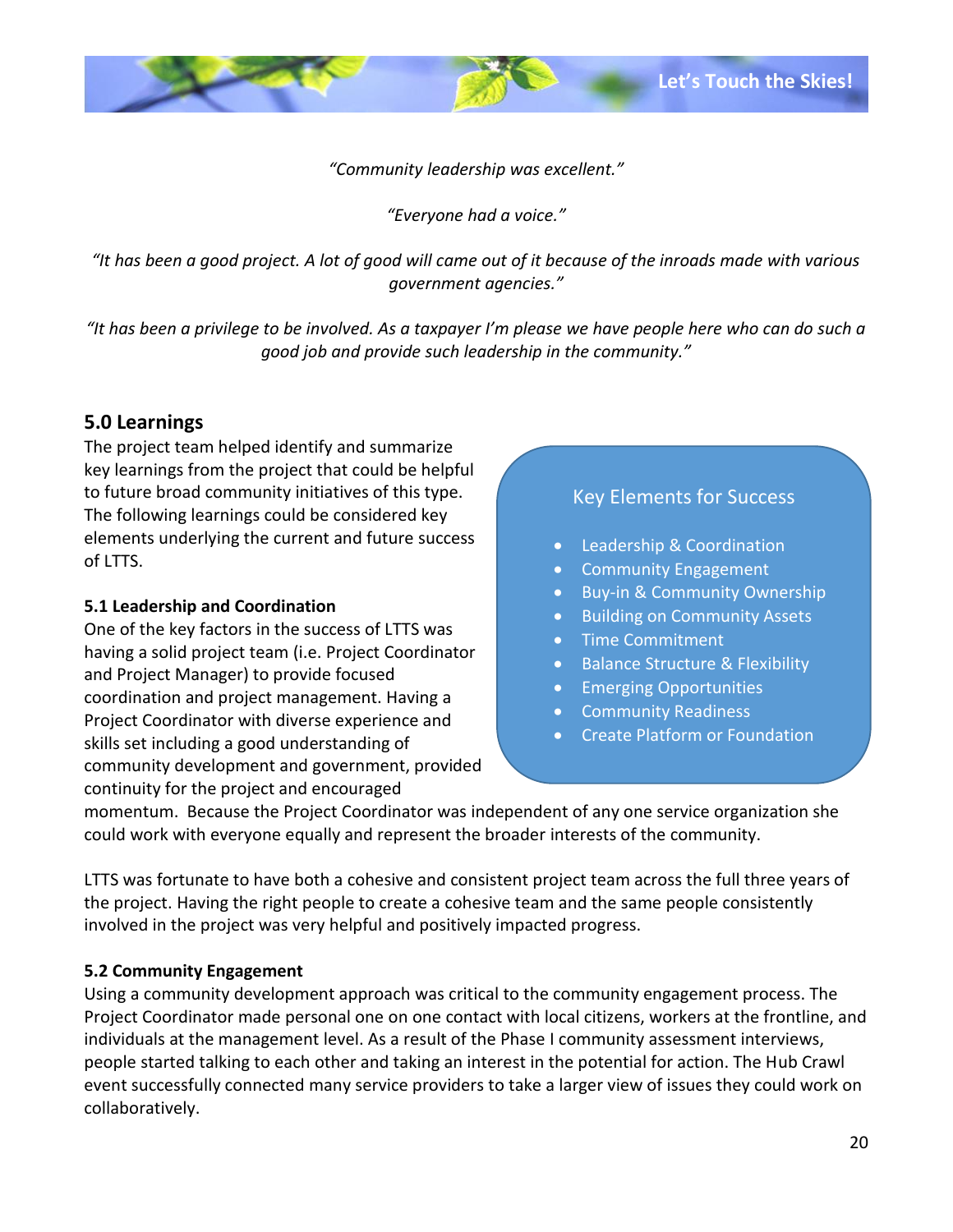Three areas where community engagement could still be strengthened are with non-professional women from the community (e.g. getting more direct involvement), in the para-professional community (e.g. faith based organizations, volunteers), and in the business community.

#### **5.3 Buy-In and Community Ownership**

Having buy-in from senior management and administrators goes a long way to furthering community action. For example, senior administration at the Town has been very involved and supportive with the LTTS project. They have been willing to have the conversations and ask "what should we do, how, and what are the next steps". One project partner who was interviewed emphasized the importance of having buy-in from the right higher level community leaders to get behind the project – not just from the Town, but from business and service sectors as well.

Building a sense of community ownership was key to the success of the project. People could see themselves in the priorities set out in the implementation plan which encouraged them to set up and take the lead on areas of interest.

#### **5.4 Building on Community Assets**

The LTTS project took a community capacity building approach based on a respect for the wisdom, expertise, skills, interests and resources already existing in the community. The project was able to successfully engage existing community members/resources, connect them with each other and with new information, ideas and resources, and support them to build the overall capacity of the community. In one example, three adult education organization who were previously working separately are now collaborating and coordinating their efforts.

#### **5.5 Time Commitment**

Community change initiatives take time, patience and a great deal of work to develop and evolve. It's important that people who take on leadership roles with the Steering Committee or Working Group fully understand the commitment, time and hard work that will be required. Often people are busy with their own work and the extra demands of the project create additional stress. Ideally those assigned to or volunteering to take on these roles should allow for the time necessary to fulfill their commitment. Having a Project Coordinator to provide leadership, coordination and support functions help to keep people on track and keep action priorities moving forward.

#### **5.6 Balance Structure with Flexibility**

In broad community initiatives it is important to have both enough structure and focus to guide the project work, and the flexibility to allow the project to evolve as new directions and opportunities emerge. Both the Project Team and partners noted the importance of structural elements such as regular and timely communication, getting together, consistency of meetings and attendance, and follow up identified action items. Although the LTTS project was very broad in scope, the specific priorities helped guide project actions. The project experienced some dynamic tension between keeping the project scope manageable while at the same time supporting community people who were already engaged and enthusiastic about specific areas for change. The project structure (Project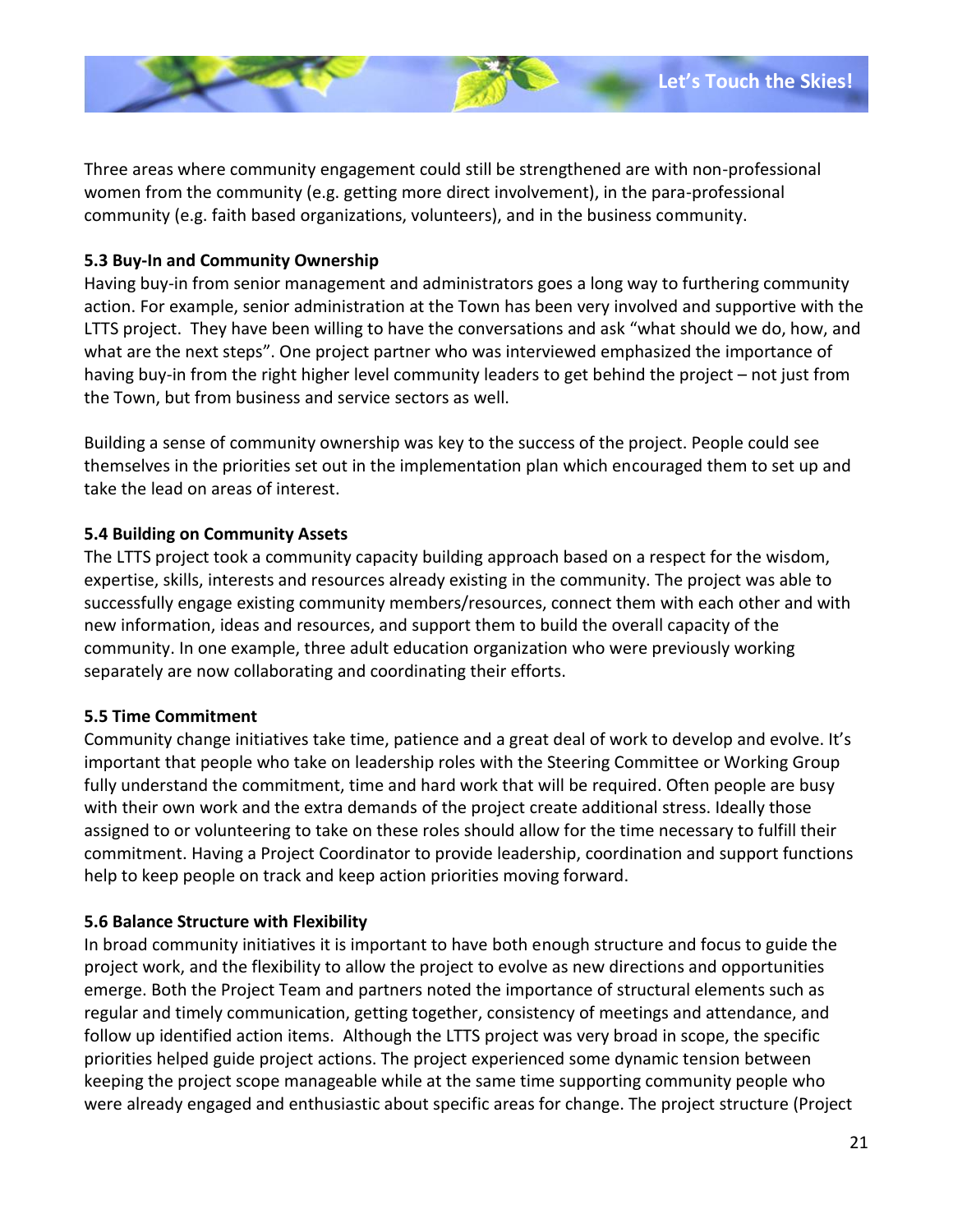Team, Steering Committee, Working Groups, Action Priorities) provided an excellent platform for supporting independent but guided action, while at the same time maintaining the flexibility to engage and support newly emerging interests and opportunities. The project team noted that it would have been helpful to have the Steering Committee formed at an earlier stage of the project in order to "ensure we were not missing any community perspectives".

With a project management structure in place, LTTS was flexible enough to build on existing interests/action, facilitate development in priority areas laid out in the implementation plan and allow for the emergence of new action priorities. For example, the Project Coordinator initially established and led the public policy and workplace wellness working groups before eventually turning them over to a working group chairperson. On the other hand, the Adult Education and Child Care working groups were self-initiated. In this case the Project Coordinator simply encouraged and supported their work. People in the working groups felt committed to the project, identified with the issues and took them on as their own. Working groups defined their own project work, activities and focus. Overall the Project Coordinator maintained communication with the Working Groups, checking in and reporting back on progress, issues and opportunities.

#### **5.7 Tap into Emerging Directions and Opportunities**

Due to the strong community engagement that occurred during the Community Assessment Phase, and the connections coming out of the Hub Crawl event, a number of community members independently decided to take on additional action areas that were of particular interest or importance to them. Even though these areas were not part of the original action priorities set out in the Implementation Plan, the Project Team supported these emerging working groups and the consequent community action as it emerged. One example of emergent action is the formation of a Seniors Advisory Committee to help identify, track and communicate the needs of vulnerable seniors, advocate for policy changes and service development, and provide a voice for vulnerable seniors in the community. Another example is a new collaboration between the Primary Care Network (PCN) and the social service sector around further development of a Community System Navigator concept. These two groups joined forces thanks to increased awareness and connections made at the Hub Crawl event. Now FCSS/Resource Centre staff are attending PCN coordination meetings creating a stronger link between health and social services.

A new issue that has emerged and galvanized the community over the past few months is that of youth suicide (as a result of several suicides in the community). Thanks to LTTS community building and the connections developed through the Hub Crawl, the community is well positioned to tackle this emerging issue with a broad and coordinated community response.

#### **5.8 Community Readiness**

A key consideration and influencing factor in making progress with community wide initiatives is the level of readiness for change within the community. From this perspective the community appeared to be more excited and "ready" to take action in certain areas while not in others. One priority that did not gain traction was the concept of a "Community Index Fund" which was described as "soliciting local community donors to diversify existing and new community funding and jointly determining a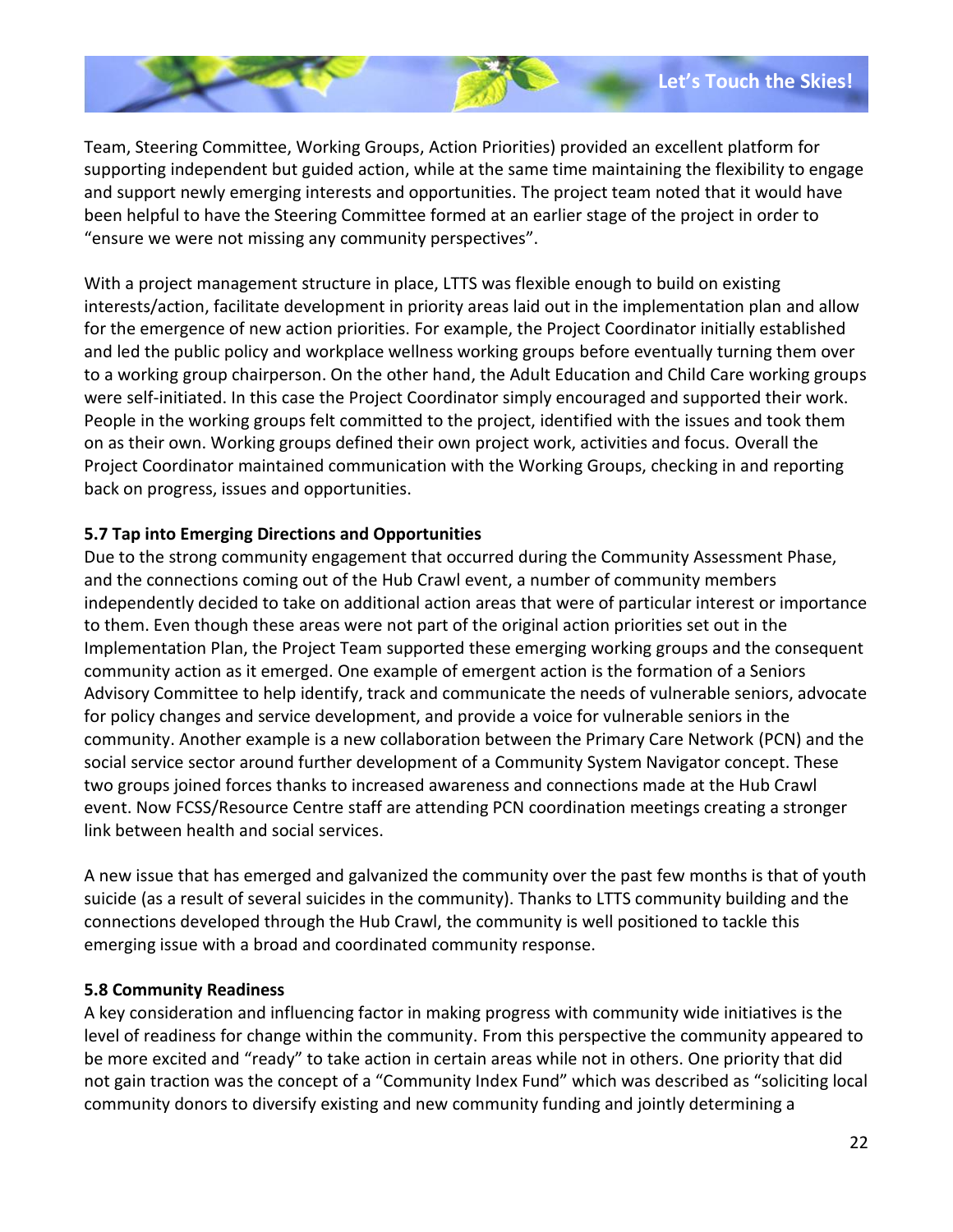

community priorities index which responds to high community needs". While best practice models were researched and community funders were contacted to initiate dialogue there appeared to be a lack of interest to continue work on this initiative. As a result, the Community Index Fund initiative has been set aside for future consideration.

#### **5.9 Providing a Platform or Foundation**

One of the successes of the LTTS was that it provided a platform through which the community working groups could apply for grants and respond to opportunities as they arose. Some examples of this include the Community Helpers program, the Dial a Bus project and Town social policy initiatives.

# <span id="page-22-0"></span>**6.0 Areas for Further Consideration**

Some areas for future consideration that would support the community economic development benefits for women include the following:

#### **6.1 Continue to Engage the Business Community**

More fully engaging the business community should be a priority as the LTTS work moves forward. Although efforts were made in this area, and LTTS is strongly connected to the Community Economic Development manager at the Town of Cochrane, the business community has not yet fully engaged in the work of LTTS. The LTTS project team would like to see more engagement of large employers of low wage people (No Frills; Safeway; Canadian Tire; Walmart, etc.). Due to the recent economic development in Cochrane, some of these employers are new to the community – just opening around the time LTTS Phase II was launched. In particular, there is an opportunity for the new Community Helper program coordinator to engage with local businesses over the next two years of that project. There may also be an opportunity to hold a Wellness Conference with the business community to increase awareness of workplace wellness.

#### **6.2 Develop a "Backbone" Organization to Support Collective Impact Initiatives**

One of the challenges in moving forward with broad collective impact initiatives is the limitations created by the specific mandates of any given organization and the limitations on government organizations (e.g. FCSS, AHS, etc.) when applying for grants or other funding. Currently the community has no broad based community organization that can support the types of integrated community development initiatives taken under LTTS. The LTTS Steering Committee might consider development of a stand-alone organization that could facilitate the collective voice of the community; encourage collaborative action; advance community public policy solutions affecting all citizens; promote full civic participation; be a catalyst for the community to gain greater understanding of issues affecting the community; and build community capacity across service sectors.

#### **6.3 Consider Needs of Aboriginal Women**

The LTTS project team points out that although citizens of Cochrane live in close proximity to a First Nations reserve with significant levels of poverty there was no mandate under the current Status of Women funded project to address the needs of Aboriginal women who often seek services in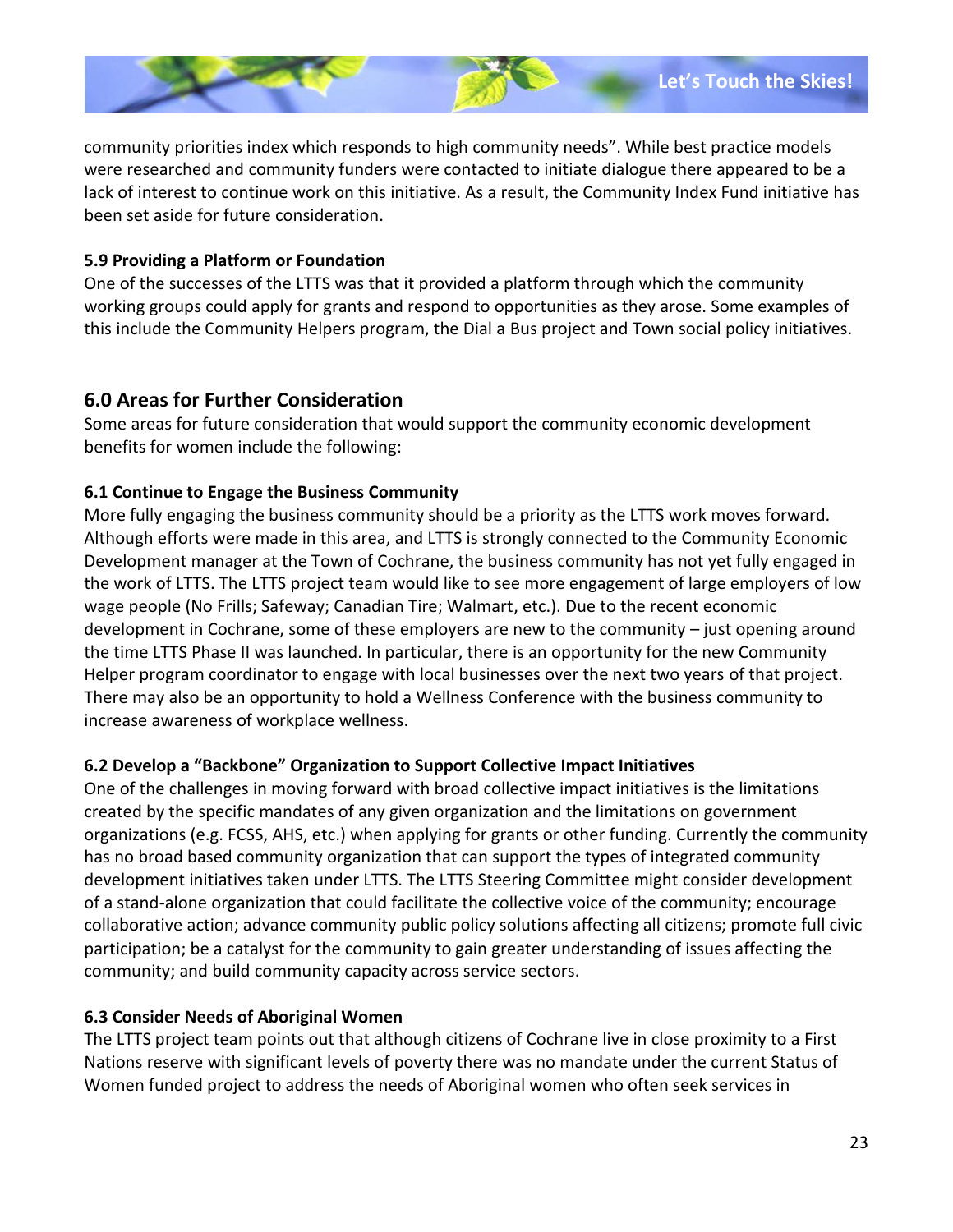Cochrane. While dealing with this significant pocket of poverty was outside the scope of the current project, it remains an area for future consideration as community action continues to move forward.

# <span id="page-23-0"></span>**7.0 Conclusions**

Let's Touch the Skies has been a highly successful project intended to address women's economic security in the communities of Cochrane and Western Rocky View County. Completion of the Community Needs Assessment based on gender based analysis in phase I identified the many contributing factors related to economic security for women and resulted in strong community engagement that helped to build momentum for action. The project showed a good balance of structure and flexibility that helped community members address action priorities while allowing for course corrections to address new or emerging interests and opportunities as the project unfolded. Significant progress was made in each of the identified action priority areas, except the Community Index Fund concept which has been set aside for future consideration. Community members and service partners are very satisfied with how the project was managed and with the progress being made so far, keeping in mind that some higher level community change initiatives take time to unfold (e.g. transportation, housing, etc.) and will extend beyond the timeframe of the project. There is strong community ownership of the project and community members are optimistic that the project's momentum for community change can be sustained given the organizational infrastructure that has been set in place (i.e. Steering Committee; Working Groups). Additional areas for future action have been identified as further engagement of the business community, possible development of an umbrella organization for ongoing coordination and resourcing of broad community initiatives, and potential to address issues of Aboriginal women accessing services in Cochrane.

<span id="page-23-1"></span>The Let's Touch the Skies project has energized and activated the Cochrane and Rocky View community on many levels to build community capacity to address the issues related to women's economic security.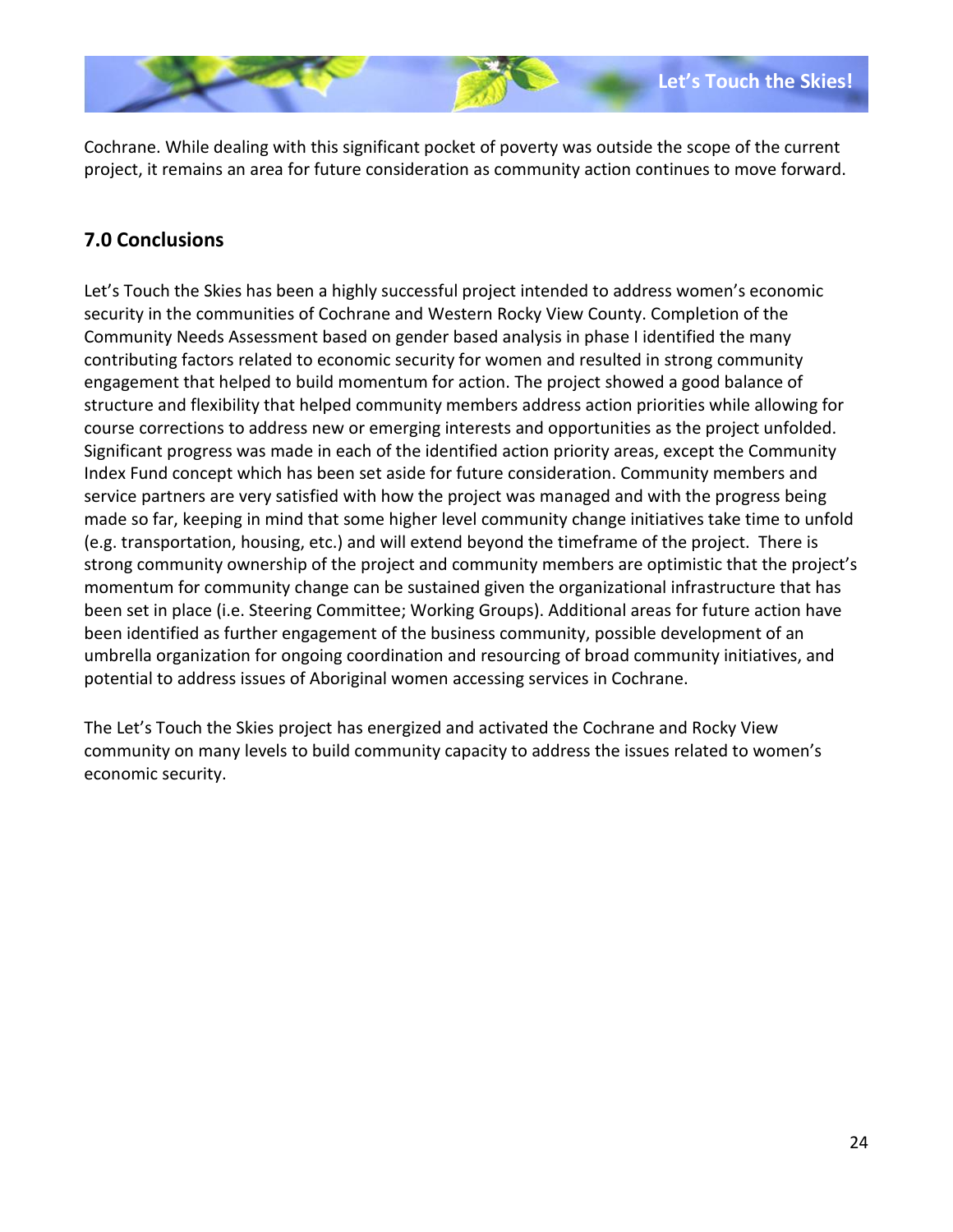# **8.0 Appendix**

#### **Original SWC Approved Results Statements**

A community plan to advance local women's economic security and opportunities for prosperity has been developed.

Project participants and stakeholders can identify the institutional and other barriers to women's economic security and are aware of local supports.

Community partners and stakeholders collaborate to identify gaps, priorities and opportunities and to implement effective mechanisms, supports, strategies and/or solutions.

Stakeholders have taken specific actions to address the economic situation of women living in their community.

| <b>Priority Area Outcome</b>                                                                                                                                                                                                                               | <b>Activities 2014-15</b>                                                                                                                                                                                                                                                                                                                                                                                                                                                                                                                                                                                                                                                                                                                                                                 | <b>Indicators</b>                                                                                                                                                                                                                                                                                                                                             |
|------------------------------------------------------------------------------------------------------------------------------------------------------------------------------------------------------------------------------------------------------------|-------------------------------------------------------------------------------------------------------------------------------------------------------------------------------------------------------------------------------------------------------------------------------------------------------------------------------------------------------------------------------------------------------------------------------------------------------------------------------------------------------------------------------------------------------------------------------------------------------------------------------------------------------------------------------------------------------------------------------------------------------------------------------------------|---------------------------------------------------------------------------------------------------------------------------------------------------------------------------------------------------------------------------------------------------------------------------------------------------------------------------------------------------------------|
| <b>Statements (2014)</b>                                                                                                                                                                                                                                   | <b>Public Policy &amp; Advocacy</b>                                                                                                                                                                                                                                                                                                                                                                                                                                                                                                                                                                                                                                                                                                                                                       |                                                                                                                                                                                                                                                                                                                                                               |
| <b>Public Policy &amp; Advocacy</b>                                                                                                                                                                                                                        |                                                                                                                                                                                                                                                                                                                                                                                                                                                                                                                                                                                                                                                                                                                                                                                           |                                                                                                                                                                                                                                                                                                                                                               |
| Town Council and Administration are<br>aware of how Public Policy impacts all<br>sectors of Town population.<br>Town of Cochrane Council supports<br>GBA / Diversity approach to policy<br>and program development                                         | <b>GBA</b><br>Research best practices for Municipalities who have<br>$\bullet$<br>processes to implement inclusive policies<br>Research and choose GBA / diversity tool to pilot<br>$\bullet$<br>Educate Town Council, Admin, SPUR, other<br>$\bullet$<br>stakeholders on GBA / diversity analysis<br>Conduct a GBA review of one Town Policy<br>$\bullet$<br>Identify champions within Town Admin to advocate<br>for socially inclusive policies<br>2015-if time permits<br>Present policy analysis to Town Council<br>$\bullet$<br>Create GBA (diversity) policy review template<br>$\bullet$<br>Town adopts GBA (diversity) review process<br>$\bullet$                                                                                                                                | • Partners have<br>Increased awareness<br>of GBA<br>• A Town policy has<br>been reviewed;<br>process/ findings are<br>documented<br>Internal champions are<br>identified & trained<br>GBA/ diversity policy &<br>practice developed                                                                                                                           |
| Partner awareness of the inter-<br>dependency between Town economic<br>development and growth and child care<br>policies.<br>Partner knowledge of town/ provincial<br>economic and social development policy<br>impacts on all sectors of Town population. | <b>Child Care</b><br>Conduct further research on childcare spaces and gaps<br>$\bullet$<br>in community as identified in GBA document<br>Conduct further research into local parent use of<br>$\bullet$<br>alternatives to licensed childcare and related risks,<br>benefits, implications.<br>Communicate Results to government representatives,<br>$\bullet$<br>community<br>2015<br>Review land use bylaws and other policies with Town<br>$\bullet$<br>of Cochrane planning department to ensure bylaw and<br>related policies support development of additional<br>and accessible childcare facilities and options.<br>With partners, develop a child care policy and<br>$\bullet$<br>program action plan<br>Present research/ policy action plan to partners (town<br>and province) | • Increased awareness<br>of community access<br>to child care spaces;<br>related policy impacts<br>and barriers<br>• increased awareness<br>of parental use of<br>unlicensed child care/<br>risks/ benefits<br>• Childcare policies<br>reviewed<br>• Child care policy and<br>action plan<br>• Increased awareness<br>of child care policy and<br>action plan |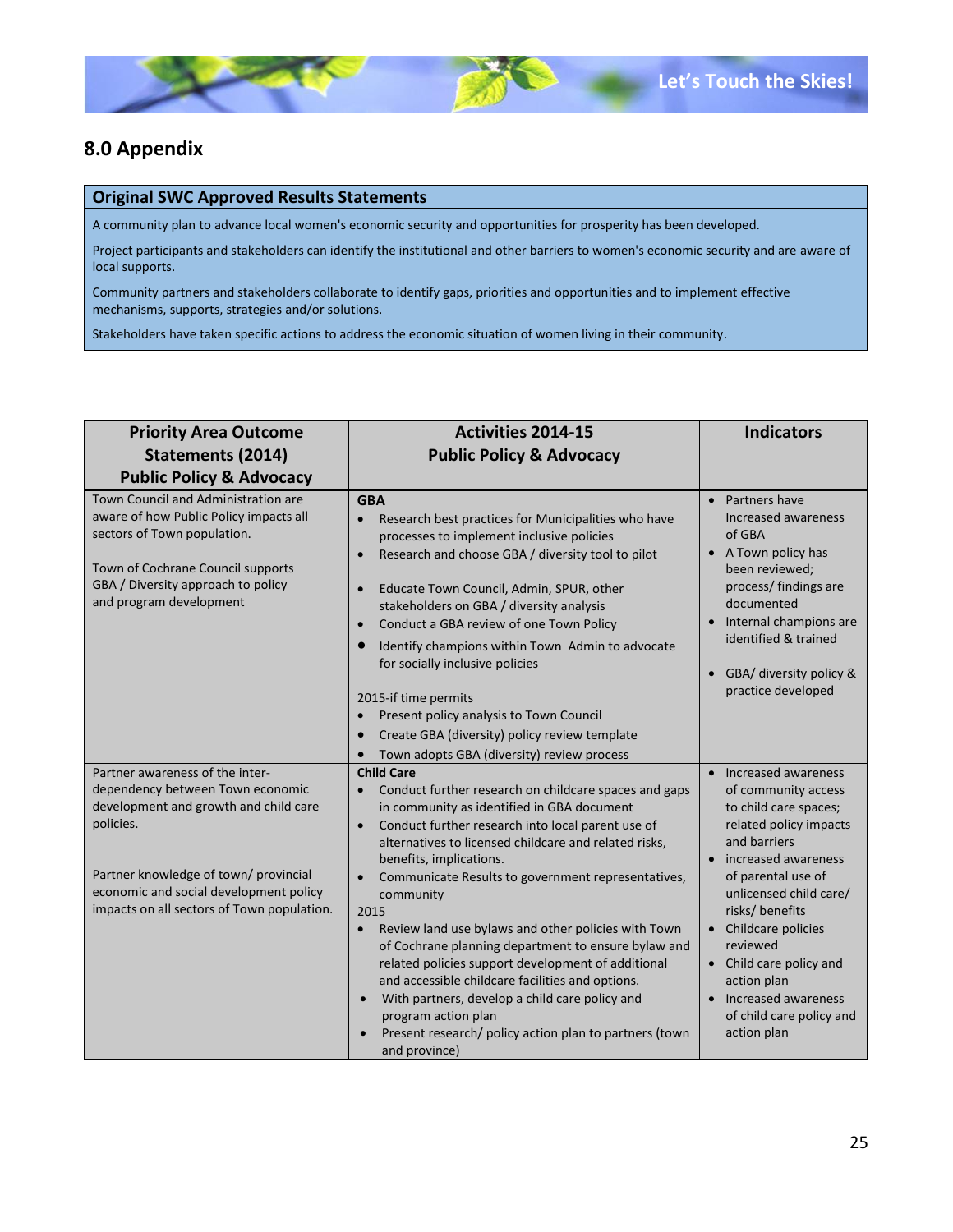

| <b>Priority Area Outcome</b><br>Statements (2014)<br><b>Public Policy &amp; Advocacy</b>                                                                                                                                                                         | <b>Activities 2014-15</b><br><b>Public Policy &amp; Advocacy</b>                                                                                                                                                                                                                                                                                                                                                                                                                                         | <b>Indicators</b>                                                                                                                                                                                                                                                                                                                                   |
|------------------------------------------------------------------------------------------------------------------------------------------------------------------------------------------------------------------------------------------------------------------|----------------------------------------------------------------------------------------------------------------------------------------------------------------------------------------------------------------------------------------------------------------------------------------------------------------------------------------------------------------------------------------------------------------------------------------------------------------------------------------------------------|-----------------------------------------------------------------------------------------------------------------------------------------------------------------------------------------------------------------------------------------------------------------------------------------------------------------------------------------------------|
| Town Council and Administration is aware<br>of how Transportation Policy and<br>Programming impacts all sectors of Town<br>population.<br>Town of Cochrane Council supports GBA /<br>Diversity approach to policy and program<br>development                     | Transportation<br>Resource Centre review of existing subsidized<br>transportation (CAR) program for women (and other<br>residents) living on low incomes -identify and<br>advocate for additional resources<br>Inform community members and other stakeholders<br>$\bullet$<br>about transportation needs of women (and other<br>residents) living on low incomes<br>2015<br>Resource Centre, SPUR and Town Administration to<br>$\bullet$<br>review proposed transportation policy (GBA/<br>Inclusion). | Increased awareness<br>of transportation<br>needs<br>Increased<br>collaboration between<br>Town and social<br>sectors<br><b>Enhanced services</b><br>specifically in areas of<br>transportation<br>GBA/inclusive<br>$\bullet$<br>transportation policy                                                                                              |
| Town of Cochrane Council and<br>Administration are aware of the impacts of<br>housing policies on all sectors of Town<br>population.<br>Town of Cochrane Council and<br>Administration supports GBA / Diversity<br>approach to policy and program<br>development | <b>Housing</b><br>• Town revisit the service agreement with CSHO and<br>provide additional support.<br>• Support Town in its review of Housing policy and<br>relationship with housing partners.<br>. In partnership with CSHO, Town hold a Housing Forum<br>to understand the needs of all community housing<br>stakeholders including youth, seniors and women<br>fleeing violence.<br>. Town Neighbourhoods Planning document to be<br>reviewed for GBA/ Diversity and adapted accordingly            | Town Council, Admin<br>and Community<br>members have<br>increased<br>understanding of<br>mutual housing needs<br>across diverse sectors<br>of community<br>Meetings with MLA,<br>Ministry responsible<br>for Housing and other<br>government<br>stakeholders<br>• Revised Planning<br>policies to encourage<br>diverse/inclusive<br>housing options |

 $\sim$ 

| <b>Priority Area Outcome</b><br>Statements (2014)-                                                                          | <b>Activities 2014-15</b><br><b>Coordination &amp; Collaboration</b>                                                                             | <b>Indicators</b>                                    |
|-----------------------------------------------------------------------------------------------------------------------------|--------------------------------------------------------------------------------------------------------------------------------------------------|------------------------------------------------------|
| <b>Coordination &amp; Collaboration</b>                                                                                     |                                                                                                                                                  |                                                      |
| Development & coordination of services<br>and programs that will support the gaps<br>within the community for education and | <b>Adult Education</b><br><b>Satellite Working Group Established</b><br>$\bullet$<br>Multi education/ support system barriers to<br>$\bullet$    | • Educational needs<br>assessment completed          |
| employment opportunities for women<br>Enhanced partnerships and awareness of                                                | women's engagement are identified through<br>tracking case examples- systemic barriers report is<br>created for advocacy purposes within systems | • Local educational training<br>needs are identified |
| current services and supports for                                                                                           | Develop community education program plan                                                                                                         |                                                      |
| education                                                                                                                   | Mapping of educational/training opportunities (HUB<br>activities)                                                                                |                                                      |
|                                                                                                                             | Relationship building with local agencies and staff<br>members (HUB activities)                                                                  | • New referrals and<br>resources are being used      |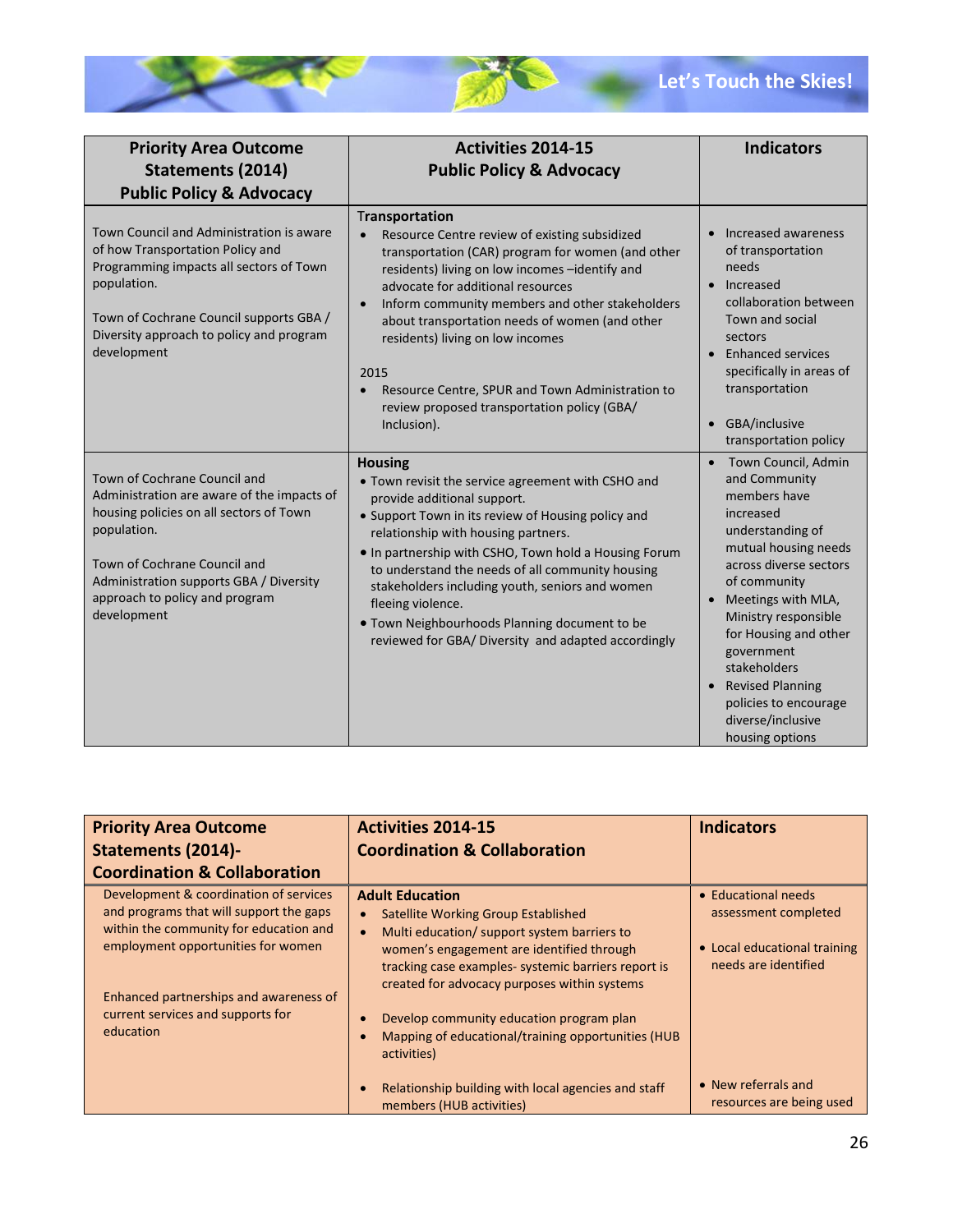

| <b>Priority Area Outcome</b>                                                                                                                                                                                                                  | <b>Activities 2014-15</b>                                                                                                                                                                                                                                                                                                                                                                                                                                                                                                                                                                                                                                                                   | <b>Indicators</b>                                                                                                                                                                                                                                                                                                                                                                                                                                  |
|-----------------------------------------------------------------------------------------------------------------------------------------------------------------------------------------------------------------------------------------------|---------------------------------------------------------------------------------------------------------------------------------------------------------------------------------------------------------------------------------------------------------------------------------------------------------------------------------------------------------------------------------------------------------------------------------------------------------------------------------------------------------------------------------------------------------------------------------------------------------------------------------------------------------------------------------------------|----------------------------------------------------------------------------------------------------------------------------------------------------------------------------------------------------------------------------------------------------------------------------------------------------------------------------------------------------------------------------------------------------------------------------------------------------|
| Statements (2014)-                                                                                                                                                                                                                            | <b>Coordination &amp; Collaboration</b>                                                                                                                                                                                                                                                                                                                                                                                                                                                                                                                                                                                                                                                     |                                                                                                                                                                                                                                                                                                                                                                                                                                                    |
| <b>Coordination &amp; Collaboration</b>                                                                                                                                                                                                       |                                                                                                                                                                                                                                                                                                                                                                                                                                                                                                                                                                                                                                                                                             |                                                                                                                                                                                                                                                                                                                                                                                                                                                    |
|                                                                                                                                                                                                                                               | RVS learner support worker obtains outreach space<br>$\bullet$<br>at the Cochrane Learning Centre<br>RVSLS partner with Cochrane Employment<br>$\bullet$<br>Services to offer "Job Searching" workshops<br>Community needs assessment on barriers to Post-<br>$\bullet$<br>Secondary Education for rural women (BVC)<br>Engagement of Town of Cochrane/FCSS and RVS and<br>$\bullet$<br>BVC to prevent duplication of services and to create<br>cross-agency awareness/marketing of program<br>offerings                                                                                                                                                                                    | • Learner supports has<br>space at the Learning<br>Centre<br>• Workshop participants<br>increase job search skills<br>• Barriers to post-<br>secondary for rural<br>women identified<br>• Improved cross-agency<br>awareness of educational<br>programs                                                                                                                                                                                            |
| Partner awareness of the inter-<br>dependency between Town economic<br>development and growth and child care<br>policies.                                                                                                                     | <b>Child Care</b><br>Childcare discussion panel to get community input<br>into needs (FCSS, Child care specialists, Policy/<br>program developers)<br>Stakeholders (Adult Education Satellite and FCSS,<br>$\bullet$<br>Town, Business, Community Services) partner to<br>explore program options- (HUB activities)<br>FCSS look for resources & pilot child care services<br>$\bullet$<br>with 1 to 2 family life education programs                                                                                                                                                                                                                                                       | Increased awareness of<br>community access to<br>child care spaces;<br>related policy impacts<br>and barriers<br>increased awareness of<br>$\bullet$<br>parental use of<br>unlicensed child care/<br>risks/ benefits<br>Increased access to<br>$\bullet$<br>resources for policy<br>makers and community<br>programmers<br>Increased access to<br>FCSS programming for<br>parents<br>Increased collaboration<br>between Town and<br>social sectors |
| Employers and Employees are aware of the<br>benefits of safe, healthy and supportive<br>work environment.<br><b>Business Sector supports preliminary</b><br>changes to work culture to create work/life<br>balance and job security measures. | <b>Workplace Health and Wellness</b><br>Research Best Practices of work/life balance policies/<br>strategies within regional employers<br>Town of Cochrane Economic Development to initiate<br>dialogue with Chamber of Commerce members, and<br>other business and employers on connection<br>between positive work place culture (health and<br>wellness) policies / practices and economic<br>development.<br>Community Helpers Program (CHP) will be explored<br>$\bullet$<br>for local implementation<br>Coordinate a Business/Employer Forum with key<br>$\bullet$<br>speakers and information on evidence based<br>practices which support employee health and<br>wellness programs. | <b>Business Community</b><br>$\bullet$<br>has increased<br>awareness of work/life<br>balance impacts<br><b>Business sector has</b><br>$\bullet$<br>increased awareness<br>of social issues<br>impacting employees<br>and production.<br>Community has<br>$\bullet$<br>increased awareness<br>of programs to<br>mitigate stressors<br>impacting their<br>work/life balance.                                                                         |